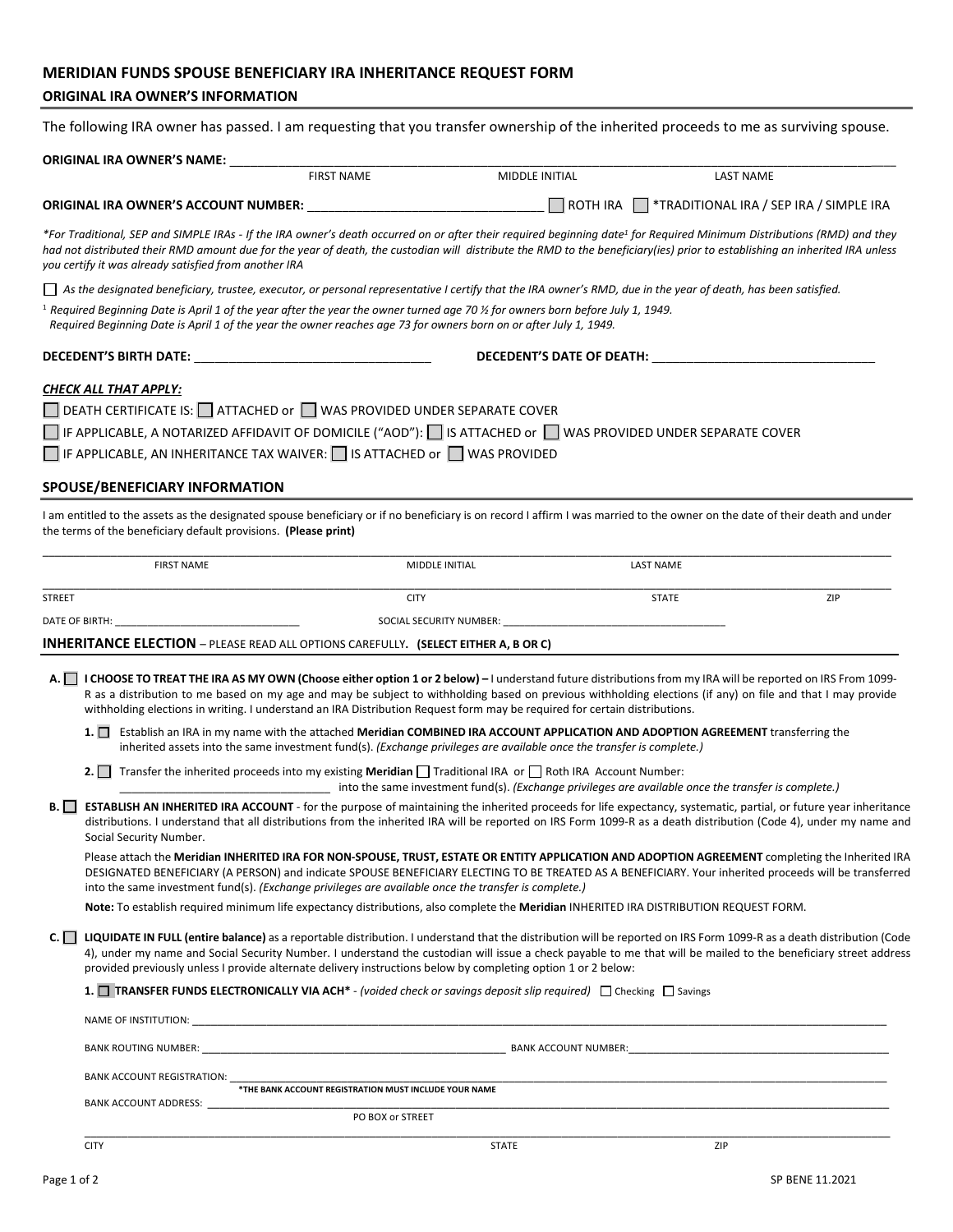#### **2. MAIL A CHECK TO AN ALTERNATE PAYEE AND / OR AN ALTERNATE ADDRESS**

| <b>ALTERNATE PAYEE:</b> |                  |     |
|-------------------------|------------------|-----|
| ALTERNATE ADDRESS:      |                  |     |
|                         | PO BOX or STREET |     |
| <b>CITY</b>             | <b>STATE</b>     | ZIP |
| <u></u>                 |                  |     |

### **TAX WITHHOLDING**

**Federal Withholding:** Federal income tax will be withheld at the rate of 10% from any distribution, subject to the IRS withholding rules, unless you elect or have previously elected out of withholding. Tax will be withheld on the gross amount of the payment even though you may be receiving amounts that are not subject to withholding because they are excluded from gross income. This withholding procedure may result in excess withholding on the payments. If you elect to have no federal taxes withheld from your distribution, or if you do not have enough federal income tax withheld from your distribution, you may be responsible for payment of estimated tax. You may incur penalties under the estimated tax rules if your withholding and estimated tax payments are not sufficient.

Please select one of the following:

Do not withhold federal income tax. (This option is only available for accounts registered with an address in the United States.)

Withhold 10% federal income tax

Withhold \_\_\_\_\_\_\_\_% federal income tax (must be more than 10%)

**State Withholding:** Your state of residence will determine your state income tax withholding requirements, if any. Those states with mandatory withholding may require state income tax to be withheld from payments if federal income taxes are withheld or may mandate a fixed amount regardless of your federal tax election. Voluntary states let individuals determine whether they want state taxes withheld. Some states have no income tax on retirement payments. Please consult with a tax advisor or your state's tax authority for additional information on your state requirements.

I elect **NOT TO** have state income tax withheld from my retirement account distributions (only for residents of states that do not require mandatory state tax withholding).

I elect TO have the following dollar amount or percentage withheld from my retirement account distribution for state income taxes (for residents of states that allow voluntary state tax withholding). \$ \_\_\_\_\_\_\_\_\_\_\_\_\_\_\_\_ or \_\_\_\_\_\_\_\_\_\_\_\_\_\_\_\_ %

#### **SIGNATURE** *(Required)*

I certify that on the date of the death of the owner of the IRA Account we were legally married, and I am authorized to make these elections and that all information provided is true and accurate. I further certify that the Custodian, the **Meridian**, or any agent of either of them has given no tax or legal advice to me, and that all decisions regarding the elections made on this form are my own. The Custodian is hereby authorized to act as instructed. The Custodian may conclusively rely on this certification and authorization without further investigation or inquiry. I expressly assume responsibility for any adverse consequences, which may arise from the election(s) and agree that the Custodian, **Meridian,** and their agents shall in no way be responsible, and shall be indemnified and held harmless, for any tax, legal or other consequences of the election(s) made on this form.

**Substitute W-9 - Under penalties of perjury, I certify that:** 

**1. The number shown on this form is my correct taxpayer identification number, and 2. I am not subject to backup withholding because:** 

**a. I am exempt from backup withholding; or** 

**b. I have not been notified by the Internal Revenue Service (IRS) that I am subject to backup withholding as a result of a failure to report all interest or dividends; or** 

**c. The IRS has notified me that I am no longer subject to backup withholding; and** 

**3. I am a U.S. citizen or other U.S. person (as defined in the Form W-9 instructions found at www.irs.gov).** 

**4. The FATCA code(s) entered on this form (if any) indicating that I am exempt from FATCA reporting is correct.** 

**Cross out item 2 above if the IRS has notified you that you are currently subject to backup withholding because you have failed to report all interest and dividends on your tax return.** 

**The Internal Revenue Service does not require your consent to any provision of this document other than the certifications required to avoid backup withholding.** 

| X Signature |                                                                         | Date | ________ |
|-------------|-------------------------------------------------------------------------|------|----------|
|             | ____________________<br>_____________<br>_________<br>______<br>_______ |      | ___      |

| *MEDALLION GUARANTEE   |                          | *MEDALLION STAMP IS REQUIRED TO TRANSFER OWNERSHIP                                                                                                                                                                                                                                                                                                                                                                                                                                                                                                                                                                                                                                                                                                                                          |                          |
|------------------------|--------------------------|---------------------------------------------------------------------------------------------------------------------------------------------------------------------------------------------------------------------------------------------------------------------------------------------------------------------------------------------------------------------------------------------------------------------------------------------------------------------------------------------------------------------------------------------------------------------------------------------------------------------------------------------------------------------------------------------------------------------------------------------------------------------------------------------|--------------------------|
| *MEDALLION STAMP       |                          | Medallion Signature Guarantee Stamp and Signature (If required): An eligible guarantor is a domestic<br>bank or trust company, securities broker/dealer, clearing agency or savings association that<br>participates in a medallion program recognized by the Securities Transfer Agents Association. The<br>three recognized medallion programs are the Securities Transfer Agents Medallion Program (known<br>as STAMP), Stock Exchanges Medallion Program (SEMP), and the Medallion Signature Program (MSP).<br>A notarization from a notary public is NOT an acceptable substitute for a signature guarantee.<br>Beneficiary capacity is maintained by the custodian as part of the original IRA owner's account records<br>and the guarantor is not certifying the beneficiary status. |                          |
| Mail to the following: | <b>First Class Mail:</b> | <b>Overnight Mail:</b>                                                                                                                                                                                                                                                                                                                                                                                                                                                                                                                                                                                                                                                                                                                                                                      | <b>Customer Service:</b> |
|                        | <b>Meridian Funds</b>    | <b>Meridian Funds</b>                                                                                                                                                                                                                                                                                                                                                                                                                                                                                                                                                                                                                                                                                                                                                                       | 1-800-446-6662           |
|                        | P.O. Box 9792            | 4400 Computer Drive                                                                                                                                                                                                                                                                                                                                                                                                                                                                                                                                                                                                                                                                                                                                                                         |                          |
|                        | Providence, RI 02940     | Westborough, MA 01581                                                                                                                                                                                                                                                                                                                                                                                                                                                                                                                                                                                                                                                                                                                                                                       |                          |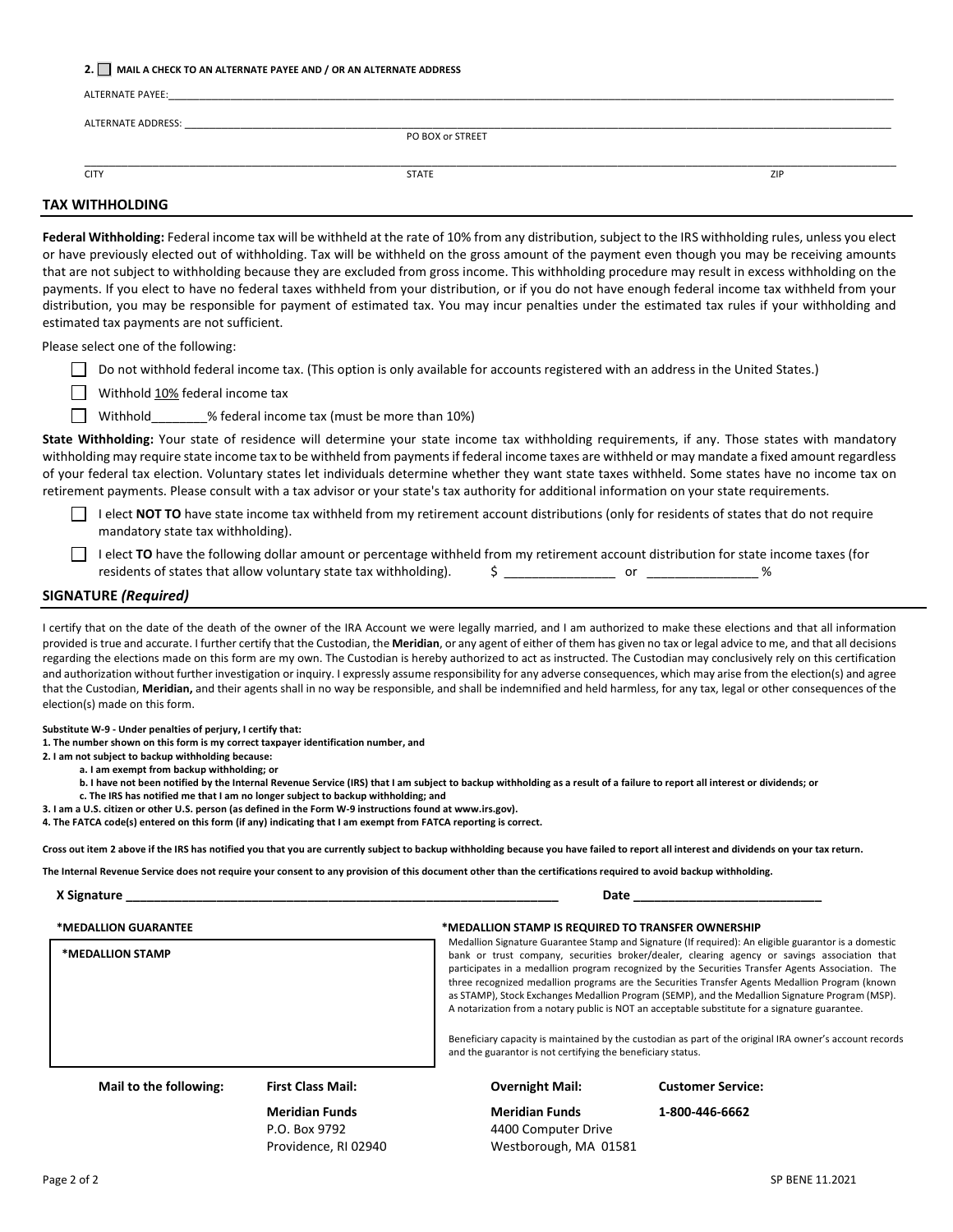## **MERIDIAN FUNDS NON-SPOUSE, TRUST, ESTATE OR ENTITY BENEFICIARY IRA INHERITANCE REQUEST FORM**

## **ORIGINAL IRA OWNER'S INFORMATION**

The following IRA owner has passed. I am requesting that you transfer ownership of the inherited proceeds.

| <b>ORIGINAL IRA OWNER'S NAME:</b>                                                                                                                                                                                                                                            |                   |                |                                                                                                                                                                                                                                                                                                                              |  |
|------------------------------------------------------------------------------------------------------------------------------------------------------------------------------------------------------------------------------------------------------------------------------|-------------------|----------------|------------------------------------------------------------------------------------------------------------------------------------------------------------------------------------------------------------------------------------------------------------------------------------------------------------------------------|--|
|                                                                                                                                                                                                                                                                              | <b>FIRST NAME</b> | MIDDLE INITIAL | <b>LAST NAME</b>                                                                                                                                                                                                                                                                                                             |  |
| ORIGINAL IRA OWNER'S ACCOUNT NUMBER: New York State And the Contract of the Contract of the Contract of the Co                                                                                                                                                               |                   |                |                                                                                                                                                                                                                                                                                                                              |  |
| ROTH IRA   *TRADITIONAL IRA / SEP IRA / SIMPLE IRA                                                                                                                                                                                                                           |                   |                |                                                                                                                                                                                                                                                                                                                              |  |
| establishing an inherited IRA unless you certify it was already satisfied from another IRA                                                                                                                                                                                   |                   |                | *For Traditional, SEP and SIMPLE IRAs - If the IRA owner's death occurred on or after their required beginning date <sup>1</sup> for Required Minimum Distributions<br>(RMD) and they had not distributed their RMD amount due for the year of death, the custodian will distribute the RMD to the beneficiary(ies) prior to |  |
| satisfied. Year of Death                                                                                                                                                                                                                                                     |                   |                | As the designated beneficiary, trustee, executor, or personal representative I certify that the IRA owner's RMD, due in the year of death, has been                                                                                                                                                                          |  |
| <sup>1</sup> Required Beginning Date is April 1 of the year after the year the owner turned age 70 $\frac{\pi}{2}$ for owners born before July 1, 1949.<br>Required Beginning Date is April 1 of the year the owner reaches age 73 for owners born on or after July 1, 1949. |                   |                |                                                                                                                                                                                                                                                                                                                              |  |
|                                                                                                                                                                                                                                                                              |                   |                | DECEDENT'S DATE OF DEATH:                                                                                                                                                                                                                                                                                                    |  |
| <b>CHECK ALL THAT APPLY:</b><br>DEATH CERTIFICATE IS: □ ATTACHED or □ WAS PROVIDED UNDER SEPARATE COVER<br>IF APPLICABLE, AN INHERITANCE TAX WAIVER: $\Box$ IS ATTACHED or $\Box$ WAS PROVIDED UNDER SEPARATE COVER                                                          |                   |                | $\Box$ IF APPLICABLE, A NOTARIZED AFFIDAVIT OF DOMICILE ("AOD"): $\Box$ IS ATTACHED or $\Box$ WAS PROVIDED UNDER SEPARATE COVER                                                                                                                                                                                              |  |
| <b>BENEFICIARY INFORMATION - COMPLETE A OR B</b>                                                                                                                                                                                                                             |                   |                |                                                                                                                                                                                                                                                                                                                              |  |
| (spouse, or if no surviving spouse then the estate of the deceased owner).                                                                                                                                                                                                   |                   |                | This request is made in accordance to the IRA owner's beneficiary designation or under the terms of the beneficiary default provisions                                                                                                                                                                                       |  |
| IF YOU ARE A SPOUSE BENEFICIARY, PLEASE COMPLETE THE SPOUSE BENEFICIARY - IRA INHERITANCE REQUEST FORM.                                                                                                                                                                      |                   |                |                                                                                                                                                                                                                                                                                                                              |  |
| inherited IRA or liquidated as instructed.                                                                                                                                                                                                                                   |                   |                | In my capacity, I am requesting the portion of the decedent's IRA that the below listed beneficiary is entitled to be transferred into an                                                                                                                                                                                    |  |
| A. NON-SPOUSE BENEFICIARY - LIVING PERSON                                                                                                                                                                                                                                    |                   |                |                                                                                                                                                                                                                                                                                                                              |  |
|                                                                                                                                                                                                                                                                              |                   |                |                                                                                                                                                                                                                                                                                                                              |  |

| <b>FIRST NAME</b>                                          | MIDDLE INITIAL | <b>LAST NAME</b>                      |  |
|------------------------------------------------------------|----------------|---------------------------------------|--|
|                                                            |                |                                       |  |
| STREET ADDRESS OF THE BENEFICIARY (REQUIRED)               |                |                                       |  |
| <b>CITY</b>                                                | <b>STATE</b>   | ZIP                                   |  |
| BENEFICIARY SOCIAL SECURITY NUMBER:                        |                |                                       |  |
| RESPONSIBLE INDIVIDUAL <sup>2</sup> :<br><b>FIRST NAME</b> | MIDDLE INITIAL | <b>LAST NAME</b>                      |  |
| RESPONSIBLE INDIVIDUAL SOCIAL SECURITY NUMBER:             |                | RESPONSIBLE INDIVIDUAL DATE OF BIRTH: |  |

**<sup>2</sup>** This form must be signed by the parent or legal guardian of the beneficiary as responsible individual when the beneficiary is a minor under state law.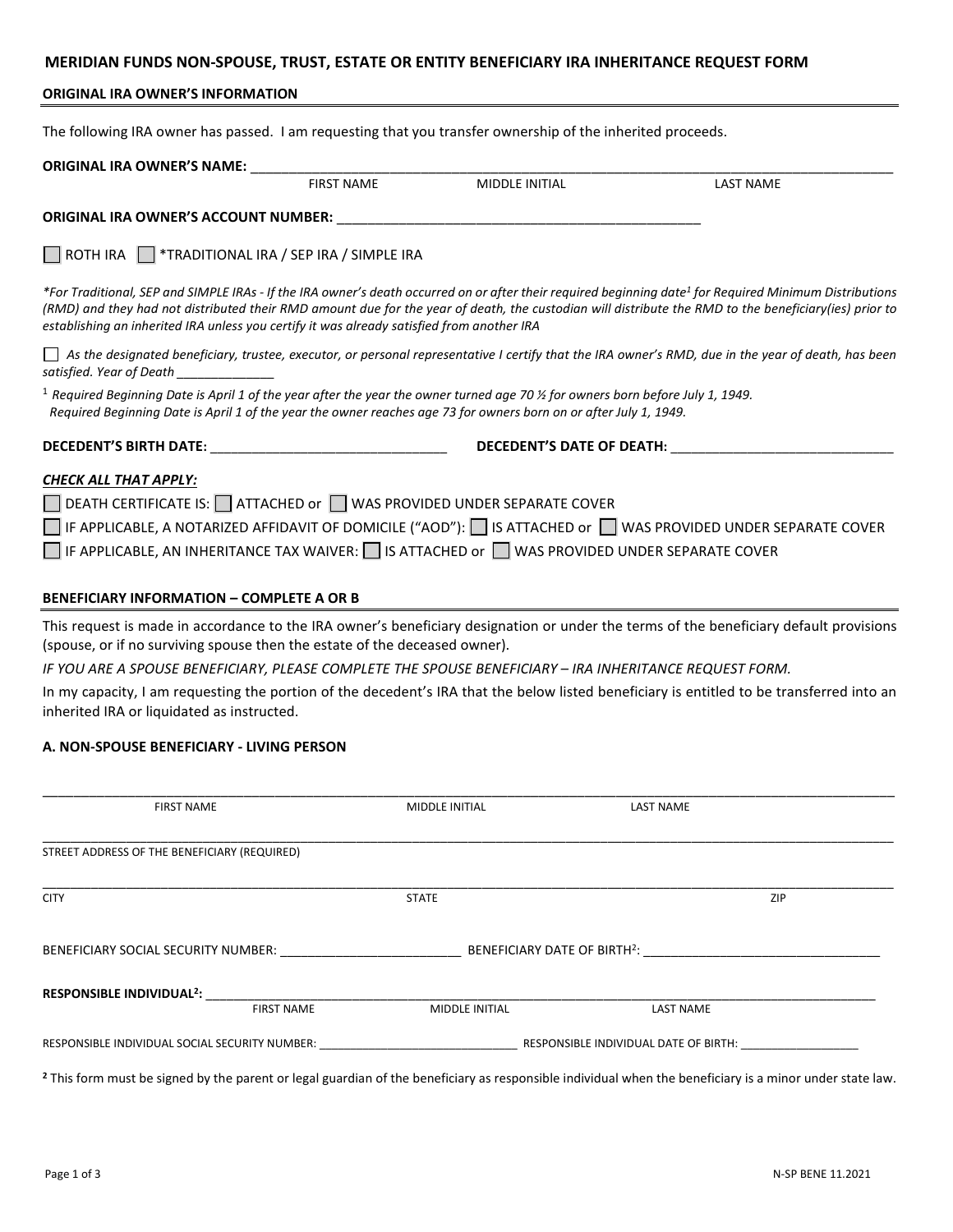| B. NON-SPOUSE BENEFICIARY - ENTITY - PLEASE SELECT 1, 2 or 3 |                                                                                    |                                                                                                                                                                                                                                                                                                                                                                                                                                                                                                                                                                                                                                                                                                                                               |                                                                         |     |
|--------------------------------------------------------------|------------------------------------------------------------------------------------|-----------------------------------------------------------------------------------------------------------------------------------------------------------------------------------------------------------------------------------------------------------------------------------------------------------------------------------------------------------------------------------------------------------------------------------------------------------------------------------------------------------------------------------------------------------------------------------------------------------------------------------------------------------------------------------------------------------------------------------------------|-------------------------------------------------------------------------|-----|
| $1.$ ESTATE                                                  | 2. TRUST<br>3.1 <sub>1</sub>                                                       | <b>OTHER ENTITY</b>                                                                                                                                                                                                                                                                                                                                                                                                                                                                                                                                                                                                                                                                                                                           |                                                                         |     |
|                                                              |                                                                                    | DO NOT LIST THE DECEDENT'S SOCIAL SECURITY NUMBER                                                                                                                                                                                                                                                                                                                                                                                                                                                                                                                                                                                                                                                                                             | PLEASE REFER TO IRS FORM SS-4 - APPLICATION FOR EMPLOYER IDENTIFICATION |     |
|                                                              |                                                                                    | NAME OF ENTITY BENEFICIARY - (ESTATE OF DECEASED OWNER / NAME AND DATE OF TRUST / OTHER - EXAMPLE - CHARITABLE ORGANIZTION OR FOUNDATION)                                                                                                                                                                                                                                                                                                                                                                                                                                                                                                                                                                                                     |                                                                         |     |
| STREET ADDRESS OF THE BENEFICIARY (REQUIRED)                 |                                                                                    |                                                                                                                                                                                                                                                                                                                                                                                                                                                                                                                                                                                                                                                                                                                                               |                                                                         |     |
| <b>CITY</b>                                                  |                                                                                    | <b>STATE</b>                                                                                                                                                                                                                                                                                                                                                                                                                                                                                                                                                                                                                                                                                                                                  |                                                                         | ZIP |
|                                                              |                                                                                    | PLEASE COMPLETE BELOW FOR THE INDIVIDUAL SIGNING THIS FORM ON BEHALF OF THE ENTITY LISTED ABOVE.<br>IF MORE THAN INDIVIDUAL IS REQUIRED TO SIGN PLEASE ATTACH A SEPARATE SHEET AND PROVIDE INFORMAITON FOR EACH AUTHORIZED INDIVIDUAL.                                                                                                                                                                                                                                                                                                                                                                                                                                                                                                        |                                                                         |     |
| AUTHORIZED INDIVIDUAL: _____                                 | <b>FIRST NAME</b>                                                                  | MIDDLE INITIAL                                                                                                                                                                                                                                                                                                                                                                                                                                                                                                                                                                                                                                                                                                                                | <b>LAST NAME</b>                                                        |     |
|                                                              |                                                                                    | AUTHORIZED INDIVIDUAL SOCIAL SECURITY NUMBER: ___________________________________ AUTHORIZED INDIVIDUAL DATE OF BIRTH: ________________                                                                                                                                                                                                                                                                                                                                                                                                                                                                                                                                                                                                       |                                                                         |     |
|                                                              |                                                                                    |                                                                                                                                                                                                                                                                                                                                                                                                                                                                                                                                                                                                                                                                                                                                               |                                                                         |     |
|                                                              |                                                                                    |                                                                                                                                                                                                                                                                                                                                                                                                                                                                                                                                                                                                                                                                                                                                               |                                                                         |     |
|                                                              |                                                                                    | <b>INHERITANCE ELECTION</b> - PLEASE READ EACH OPTION CAREFULLY. (SELECT EITHER A OR B)                                                                                                                                                                                                                                                                                                                                                                                                                                                                                                                                                                                                                                                       |                                                                         |     |
| <b>B.</b>                                                    | MAIL CHECK TO ALTERNATE ADDRESS <sup>1</sup> :                                     | Note: To establish required minimum life expectancy distributions, also complete the Meridian INHERITED IRA DISTRIBUTION REQUEST FORM.<br>LIQUIDATE IN FULL (entire balance) as a reportable distribution. I understand the distribution will be reported on IRS Form 1099-R as a<br>death distribution (Code 4), under the name and tax id of the non-spouse beneficiary, estate, trust, or other entity. Note: You must also complete<br>the Tax Withholding Election section. I authorize the custodian to mail a check <sup>1</sup> to the beneficiary street address unless instructions to mail a<br>check to an alternate address or transfer funds electronically via ach into a bank account for the beneficiary are provided below. |                                                                         |     |
|                                                              |                                                                                    | PO BOX or STREET                                                                                                                                                                                                                                                                                                                                                                                                                                                                                                                                                                                                                                                                                                                              |                                                                         |     |
| <b>CITY</b>                                                  |                                                                                    | <b>STATE</b>                                                                                                                                                                                                                                                                                                                                                                                                                                                                                                                                                                                                                                                                                                                                  | ZIP                                                                     |     |
|                                                              |                                                                                    | <sup>1</sup> Please provide an alternate address for delivery of the check if you do not want a check mailed to the beneficiary street address. The<br>check will be made payable directly to the beneficiary, the custodian will not issue a check payable to a third party, including, but not<br>limited to, a check payable to the underlying beneficiary (ies) of a trust or estate.                                                                                                                                                                                                                                                                                                                                                     |                                                                         |     |
|                                                              |                                                                                    | <b>TRANSFER FUNDS ELECTRONICALLY VIA ACH<sup>*</sup></b> - (voided check or savings deposit slip required)   Checking   Savings                                                                                                                                                                                                                                                                                                                                                                                                                                                                                                                                                                                                               |                                                                         |     |
|                                                              |                                                                                    |                                                                                                                                                                                                                                                                                                                                                                                                                                                                                                                                                                                                                                                                                                                                               |                                                                         |     |
|                                                              |                                                                                    |                                                                                                                                                                                                                                                                                                                                                                                                                                                                                                                                                                                                                                                                                                                                               |                                                                         |     |
| <b>BANK ACCOUNT REGISTRATION*:</b>                           |                                                                                    | *THE BANK ACCOUNT REGISTRATION MUST INCLUDE THE NON-SPOUSE, TRUST, ESTATE OR ENTITIY BENEFICIARY                                                                                                                                                                                                                                                                                                                                                                                                                                                                                                                                                                                                                                              |                                                                         |     |
| BANK ACCOUNT ADDRESS <sup>2</sup> :                          |                                                                                    |                                                                                                                                                                                                                                                                                                                                                                                                                                                                                                                                                                                                                                                                                                                                               |                                                                         |     |
|                                                              | <b>CITY</b>                                                                        |                                                                                                                                                                                                                                                                                                                                                                                                                                                                                                                                                                                                                                                                                                                                               | <b>STATE</b>                                                            | ZIP |
|                                                              | <sup>2</sup> The address the bank has on record for the owner of the bank account. |                                                                                                                                                                                                                                                                                                                                                                                                                                                                                                                                                                                                                                                                                                                                               |                                                                         |     |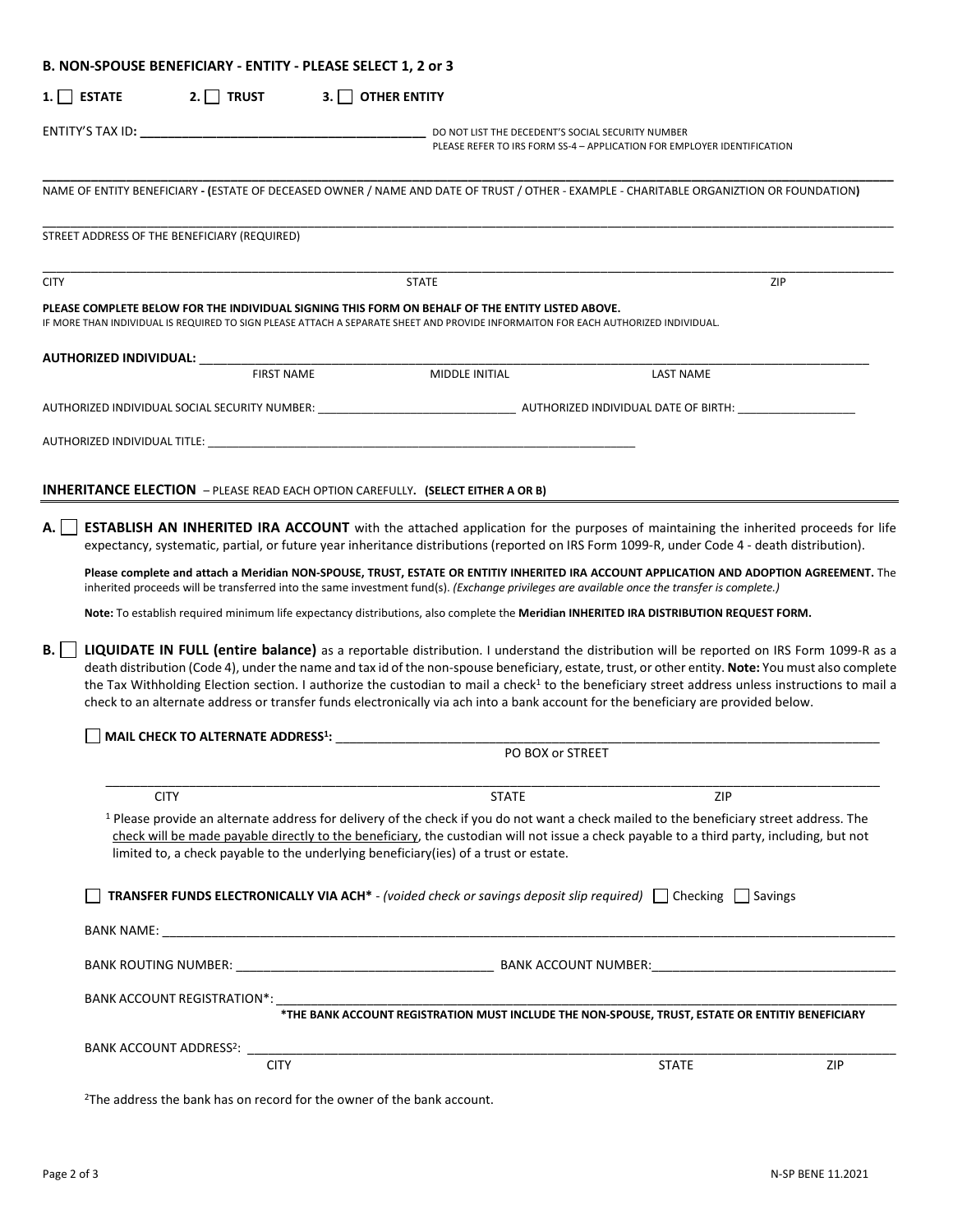## **TAX WITHHOLDING - (***REQUIRED WHEN INHERITANCE ELECTION "LIQUIDATE IN FULL" IS SELECTED)*

**FEDERAL TAX WITHHOLDING:** Federal income tax will be withheld at the rate of 10% from any distribution, subject to the IRS withholding rules, unless you elect or have previously elected out of withholding. Tax will be withheld on the gross amount of the payment even though you may be receiving amounts that are not subject to withholding because they are excluded from gross income. This withholding procedure may result in excess withholding on the payments. If you elect to have no federal taxes withheld from your distribution, or if you do not have enough federal income tax withheld from your distribution, you may be responsible for payment of estimated tax. You may incur penalties under the estimated tax rules if your withholding and estimated tax payments are not sufficient. Please select one of the following:

| △ Do not withhold Federal Income Tax (This option is only available for accounts registered with an address in the United States.) |
|------------------------------------------------------------------------------------------------------------------------------------|
|------------------------------------------------------------------------------------------------------------------------------------|

 $\Box$  Withhold  $10\%$  Federal Income Tax

Withhold  $\%$  Federal Income Tax (must be greater than 10%)

**STATE TAX WITHHOLDING:** Your state of residence will determine your state income tax withholding requirements, if any. Those states with mandatory withholding may require state income tax to be withheld from payments if federal income taxes are withheld or may mandate a fixed amount regardless of your federal tax election. Voluntary states let individuals determine whether they want state taxes withheld. Some states have no income tax on retirement payments. Please consult with a tax advisor or your state's tax authority for additional information on your state requirements.

- I elect **NOT TO** have state income tax withheld from my retirement account distributions (only for residents of states that do not require mandatory state tax withholding).
- I elect TO have the following dollar amount or percentage withheld from my retirement account distribution for state income taxes (for residents of states that allow voluntary state tax withholding).  $\qquad \qquad$   $\qquad \qquad$  \_\_\_\_\_\_\_\_\_\_\_\_\_\_\_\_\_\_\_\_\_\_ %

## **SIGNATURE** *(Required)*

**or** 

I certify that I am authorized to make these elections and that all information provided is true and accurate. I further certify that the Custodian, the **[CLIENT**], or any agent of either of them has given no tax or legal advice to me, and that all decisions regarding the elections made on this form are my own. The Custodian is hereby authorized to act as instructed. The Custodian may conclusively rely on this certification and authorization without further investigation or inquiry. I expressly assume responsibility for any adverse consequences, which may arise from the election(s) and agree that the Custodian, Meridian Funds, and their agents shall in no way be responsible, and shall be indemnified and held harmless, for any tax, legal or other consequences of the election(s) made on this form.

#### **Substitute W-9 - Under penalties of perjury, I certify that:**

**1. The number shown on this form is my correct taxpayer identification number, and** 

**2. I am not subject to backup withholding because:** 

- **a. I am exempt from backup withholding; or** 
	- **b. I have not been notified by the Internal Revenue Service (IRS) that I am subject to backup withholding as a result of a failure to report all interest or dividends;**
- **c. The IRS has notified me that I am no longer subject to backup withholding; and**

**3. I am a U.S. citizen or other U.S. person (as defined in the Form W-9 instructions found at www.irs.gov).** 

**4. The FATCA code(s) entered on this form (if any) indicating that I am exempt from FATCA reporting is correct.** 

**Cross out item 2 above if the IRS has notified you that you are currently subject to backup withholding because you have failed to report all interest and dividends on your tax return.** 

**The Internal Revenue Service does not require your consent to any provision of this document other than the certifications required to avoid backup withholding.** 

| Non. |                                                                                                                                                             | Date |  |
|------|-------------------------------------------------------------------------------------------------------------------------------------------------------------|------|--|
|      | . OR AUTHORIZED INDIVIDUAL FOR ENTITY .<br>- EXECUTOR.<br><b>(BENEFICIARY</b><br>$\ldots$ OFFICER ET $\cdot$<br>. RESPONSIBLE INDIVIDUAL.<br><b>TRUSTEF</b> |      |  |

#### **\*Medallion Guarantee**

| *Medallion Stamp         | *MEDALLION STAMP IS REQUIRED TO TRANSFER OWNERSHIP<br>Medallion Signature Guarantee Stamp and Signature (If required): An eligible guarantor<br>is a domestic bank or trust company, securities broker/dealer, clearing agency or savings<br>association that participates in a medallion program recognized by the Securities Transfer<br>Agents Association. The three recognized medallion programs are the Securities Transfer<br>Agents Medallion Program (known as STAMP), Stock Exchanges Medallion Program<br>(SEMP), and the Medallion Signature Program (MSP). A notarization from a notary public<br>is NOT an acceptable substitute for a signature guarantee.<br>Beneficiary capacity is maintained by the custodian as part of the original IRA owner's<br>account records and the guarantor is not certifying the beneficiary status. |
|--------------------------|------------------------------------------------------------------------------------------------------------------------------------------------------------------------------------------------------------------------------------------------------------------------------------------------------------------------------------------------------------------------------------------------------------------------------------------------------------------------------------------------------------------------------------------------------------------------------------------------------------------------------------------------------------------------------------------------------------------------------------------------------------------------------------------------------------------------------------------------------|
| Mail to the following:   | <b>Overnight Mail:</b>                                                                                                                                                                                                                                                                                                                                                                                                                                                                                                                                                                                                                                                                                                                                                                                                                               |
| <b>First Class Mail:</b> | <b>Customer Service:</b>                                                                                                                                                                                                                                                                                                                                                                                                                                                                                                                                                                                                                                                                                                                                                                                                                             |

Meridian Funds Meridian Funds 1-800-446-6662 P.O. Box 9792 4400 Computer Drive Providence, RI 02940 Westborough, MA 01581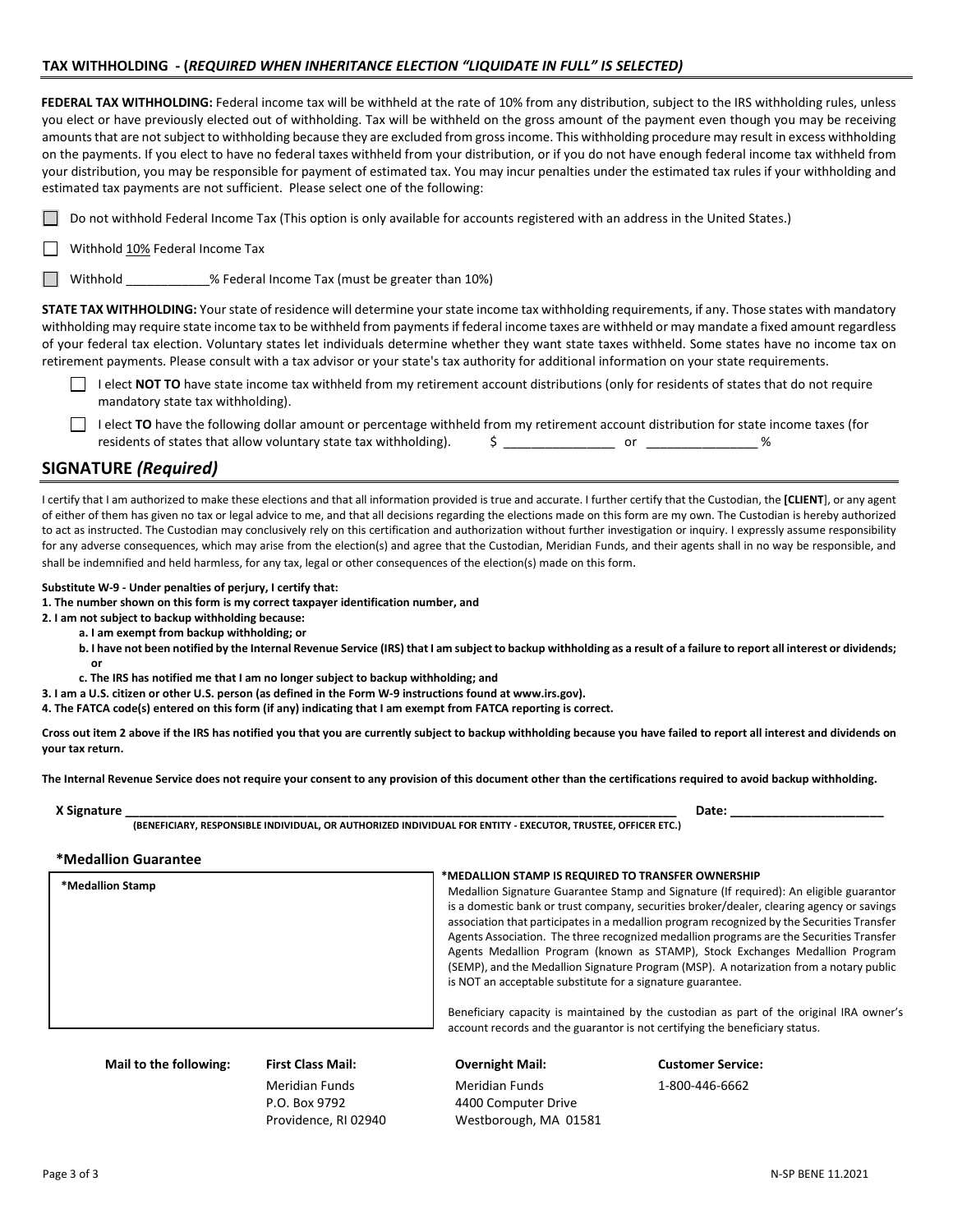# **MERIDIAN FUNDS INHERITED IRA DISTRIBUTION REQUEST FORM**

For non-reportable transfers, please complete and submit the appropriate receiving custodian's trustee-to-trustee transfer of assets form.

| <b>Please Print</b>                                                                                                                                                                                                                                                                                                                                                     |                |                                                                                                                                                |  |  |
|-------------------------------------------------------------------------------------------------------------------------------------------------------------------------------------------------------------------------------------------------------------------------------------------------------------------------------------------------------------------------|----------------|------------------------------------------------------------------------------------------------------------------------------------------------|--|--|
| 1. IRA OWNER (Deceased) and BENEFICIARY INFORMATION                                                                                                                                                                                                                                                                                                                     |                |                                                                                                                                                |  |  |
| <b>Original IRA Owner:</b>                                                                                                                                                                                                                                                                                                                                              |                |                                                                                                                                                |  |  |
| Name:                                                                                                                                                                                                                                                                                                                                                                   |                |                                                                                                                                                |  |  |
| Social Security Number:                                                                                                                                                                                                                                                                                                                                                 | Date of Birth: | Date of Death:                                                                                                                                 |  |  |
| Important: If the owner of a traditional, SEP or SIMPLE IRA died on or after the Required Beginning Date for RMD distributions (see Required Beginning<br>Date on the last page of this document) and had not distributed their RMD amount due in the year of death, the amount must be distributed to the<br>beneficiary (ies) prior to establishing an inherited IRA. |                |                                                                                                                                                |  |  |
| been satisfied.<br>Year of Death                                                                                                                                                                                                                                                                                                                                        |                | As the designated beneficiary, trustee, executor, or personal representative I certify that the IRA owner's RMD, due in the year of death, has |  |  |
| Beneficiary, Trustee, Executor, Authorized Representative (or Responsible Individual, if beneficiary is a minor) Information:                                                                                                                                                                                                                                           |                |                                                                                                                                                |  |  |
| Name:                                                                                                                                                                                                                                                                                                                                                                   |                | Daytime Telephone: (                                                                                                                           |  |  |
| Social Security Number or EIN under which the Inherited IRA account is registered:                                                                                                                                                                                                                                                                                      |                |                                                                                                                                                |  |  |
| Type of Beneficiary (choose one):                                                                                                                                                                                                                                                                                                                                       |                |                                                                                                                                                |  |  |
| Spouse – person married to the IRA owner as of their date of death                                                                                                                                                                                                                                                                                                      |                |                                                                                                                                                |  |  |
|                                                                                                                                                                                                                                                                                                                                                                         |                |                                                                                                                                                |  |  |
| Non-spouse individual beneficiary of the original owner (if you are the beneficiary of an account already registered as an Inherited IRA<br>choose Successor Beneficiary below)                                                                                                                                                                                         |                |                                                                                                                                                |  |  |
| Minor child of the original IRA owner                                                                                                                                                                                                                                                                                                                                   |                |                                                                                                                                                |  |  |
| An entity such as an estate, charity, or trust (other than a qualified "look-through" trust),                                                                                                                                                                                                                                                                           |                |                                                                                                                                                |  |  |
| A qualified "look-through" trust; the owner died in 2019 or prior. By choosing this election I affirm I have consulted a qualified tax and/or<br>legal professional and this trust is eligible for life expectancy distributions based on the date of birth of the oldest beneficiary of the trust<br>Day<br>Year<br>Month                                              |                |                                                                                                                                                |  |  |
| A qualified "look-through" trust; the owner died on or after 1/1/2020. By choosing this election I affirm I have consulted a qualified tax<br>and/or legal professional and affirm the trust meets all requirements for life expectancy distributions to be made based on the date of birth                                                                             |                |                                                                                                                                                |  |  |
| Day<br>Month<br>Year                                                                                                                                                                                                                                                                                                                                                    |                |                                                                                                                                                |  |  |
|                                                                                                                                                                                                                                                                                                                                                                         |                | Successor beneficiary or second-generation beneficiary (the original owner's beneficiary named you as the beneficiary of their Inherited IRA)  |  |  |
| 2. INHERITED IRA ACCOUNT INFORMATION                                                                                                                                                                                                                                                                                                                                    |                |                                                                                                                                                |  |  |
| Please complete one option below:                                                                                                                                                                                                                                                                                                                                       |                |                                                                                                                                                |  |  |
|                                                                                                                                                                                                                                                                                                                                                                         |                |                                                                                                                                                |  |  |
| I am establishing a new Inherited IRA and an Application is attached for (select one) $\Box$ Inherited Traditional IRA or $\Box$ Inherited Roth IRA                                                                                                                                                                                                                     |                |                                                                                                                                                |  |  |
| Important: If the inherited IRA is (or was) transferred from another institution, please provide the prior year-end account value.                                                                                                                                                                                                                                      |                |                                                                                                                                                |  |  |
|                                                                                                                                                                                                                                                                                                                                                                         |                |                                                                                                                                                |  |  |
| 3. ELECTION FOR ONE-TIME DISTRIBUTION CHOOSE ONE                                                                                                                                                                                                                                                                                                                        |                |                                                                                                                                                |  |  |
| Important: Required distributions must generally commence by the end of the year following the year of death. Any amount distributed from an<br>inherited IRA account cannot be redeposited back into the account. All distributions from inherited IRAs are reported as death distribution on IRS<br>Form 1099-R under Code 4 in Box 7.                                |                |                                                                                                                                                |  |  |
| Liquidate Entire Account (skip to Section 6 Delivery Instructions)                                                                                                                                                                                                                                                                                                      |                |                                                                                                                                                |  |  |
| One-Time Partial Distribution - Dollar Amount \$___________________________ (or) Shares _______________________<br>(skip to section 5 Distribution allocation)                                                                                                                                                                                                          |                |                                                                                                                                                |  |  |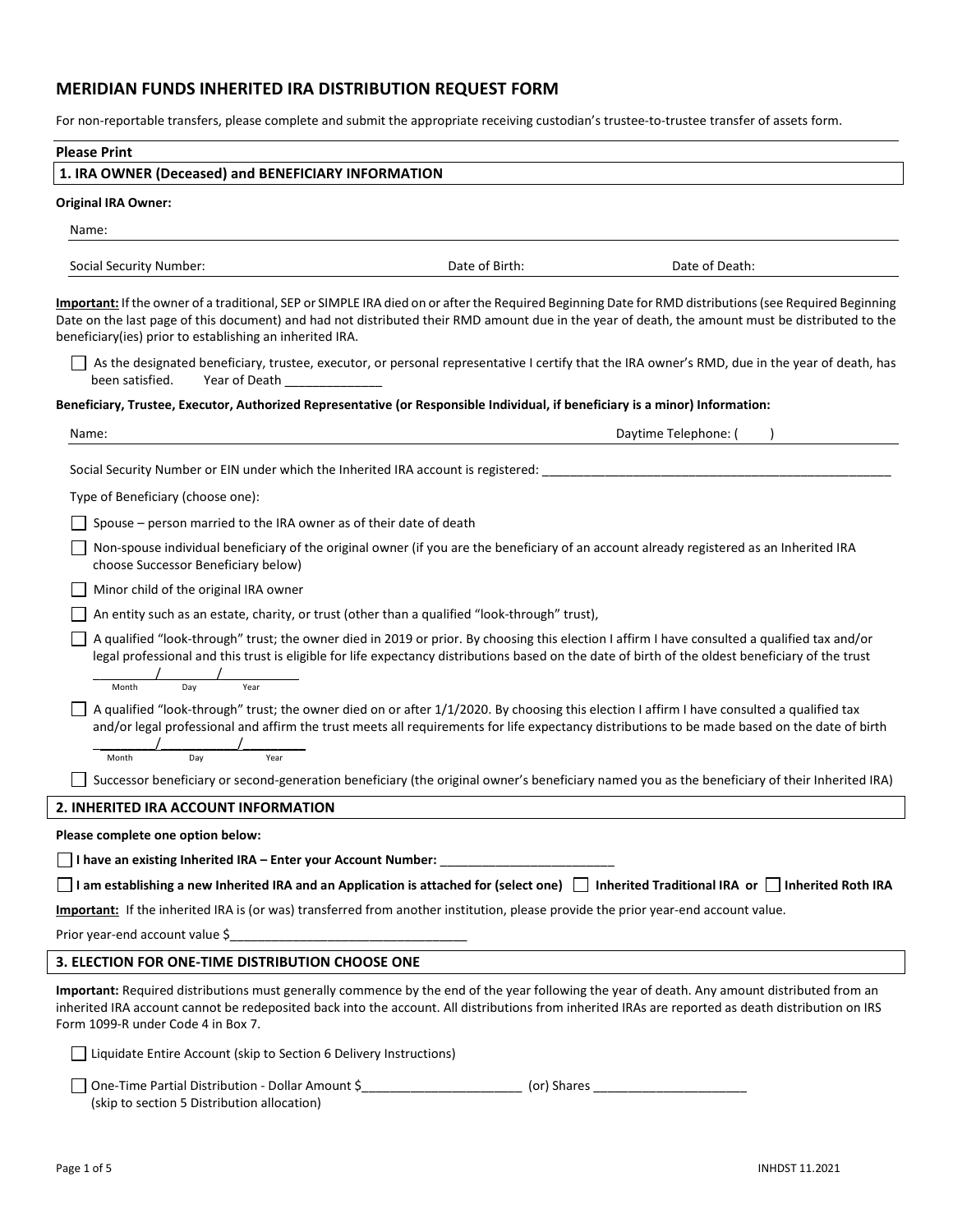### **4. ELECTION FOR SYTEMATIC WITHDRAWAL**

**Important:** Required distributions must commence by the end of the year following the year of death. Any amount distributed from an inherited IRA account cannot be redeposited back into the account. All distributions from inherited IRAs are reported as death distribution on IRS Form 1099-R under Code 4 in Box 7.

Specify your automatic withdrawal plan type below. Due to passage of the SECURE Act legislation, distribution rules for IRA beneficiaries have changed. You should consult a tax advisor prior to completing this form.

- If the original account owner passed away in 2019 or before, complete 4a, skip 4b, and complete 4c
- If the original account owner passed away in 2020 or after, skip 4a and complete 4b and 4c

### **4a. SYSTEMATIC DISTRIBUTIONS OPTIONS - OWNER PASSED ON OR PRIOR TO DECEMBER 31, 2019**

**Periodic Distribution of a Specific Dollar Amount**  $\zeta$  if you choose this option rather than one of the options offered below, you may not meet the RMD requirements for your account. You are responsible for ensuring that RMD requirements are met.

OR

**Periodic Distribution - Five-Year Rule –** Available to designated beneficiaries, trust, charity, entity, or estate beneficiaries when the date of death is prior to the owner's Required Beginning Date for RMDs - This option is always available for Inherited Roth IRAs.

The amount of each payment will vary. The custodian will calculate the amount of each payment by dividing the balance of each fund on the business day prior to each distribution by the remaining number of payments. The number of payments will be based on start date and frequency you select in section 4c and an end date of the 5<sup>th</sup> year after the year of death provided in section 1. Please note that you are responsible for ensuring that the full balance is redeemed by 12/31 of the 5<sup>th</sup> year.

OR

**CALCULATE LIFE EXPECTANCY DISTRIBUTIONS – SELECT ONE OPTION BELOW -** Available to designated beneficiaries and qualified "lookthrough" trust beneficiaries regardless of the age of the owner at time of death and to non-qualified "look-through" trust, charity, entity, or estate beneficiaries when the date of death is on or after the owner's Required Beginning Date for RMDs.

Spouse or a Trust with the spouse as sole beneficiary of the trust which meets the provisions of a qualified "look-through" trust, as defined in IRS Publication 590-B *Distributions from Individual Retirement Arrangements (IRAs)*. Use spouse beneficiary's single life expectancy **recalculated each year**

Spouse or a Trust with the spouse as beneficiary of the trust which meets the provisions of a qualified "look-through" trust, as defined in IRS Publication 590-B *Distributions from Individual Retirement Arrangements (IRAs)*. Use spouse beneficiary's single life expectancy **calculated in the year following the year of death reduced by one each year thereafter**

 $\Box$  Non-Spouse Beneficiary life expectancy calculated in the year following the year of death reduced by one for each year after. Note: If the owner died on or after their Required Beginning Date for RMD and had a longer life expectancy based on their age at the time of their death, the owner's life expectancy will be used.

 Qualified "look-through" trust as defined in IRS Publication 590-B *Distributions from Individual Retirement Arrangements (IRAs)* and the owner died in 2019 or prior. By choosing this election I affirm I have consulted a qualified tax and/or legal professional and this trust is eligible to use a life expectancy calculation and I am providing the date of birth of the oldest beneficiary of the trust  $\frac{1}{2}$   $\frac{1}{2}$   $\frac{1}{2}$   $\frac{1}{2}$   $\frac{1}{2}$   $\frac{1}{2}$   $\frac{1}{2}$   $\frac{1}{2}$   $\frac{1}{2}$   $\frac{1}{2}$   $\frac{1}{2}$   $\frac{1}{2}$   $\frac{1}{2}$   $\frac{1}{2}$   $\frac{1}{2}$   $\frac{1}{2}$   $\frac{1}{2}$   $\frac{1}{2}$   $\frac{1}{2}$   $\frac{1}{2}$   $\frac{1}{2}$   $\frac{1}{2}$ 

Month Day Year Note: If the owner died on or after their Required Beginning Date for RMD and had a longer life expectancy based on their age at the time of their death, the owner's life expectancy will be used.

 Charity, estate, or a trust other than a qualified "look-through" trust, or other entity beneficiary. The owner's date of death was on or after their Required Beginning Date for RMDs, and payments are calculated based on the owner's age at the time of their death.

#### **4b. SYSTEMATIC DISTRIBUTIONS OPTIONS - OWNER PASSED AWAY ON OR AFTER JANUARY 1, 2020**

**Periodic Distribution of a Specific Dollar Amount** \$ The Section of the options offered is option rather than one of the options offered below, you may not meet the RMD requirements for your account. You are responsible for ensuring that RMD requirements are met.

OR

**Periodic Distribution - Five-Year Rule –** Available to trust, charity, entity, or estate beneficiaries when the date of death is prior to the owner's Required Beginning Date for RMDs - This option is always available for Inherited Roth IRAs.

The amount of each payment will vary. The custodian will calculate the amount of each payment by dividing the balance of each fund on the business day prior to each distribution by the remaining number of payments. The number of payments will be based on start date and frequency you select in section 4c and an end date of the 5<sup>th</sup> year after the year of death provided in section 1. Please note that you are responsible for ensuring the full balance is redeemed by 12/31 of the 5th year.

OR

**Periodic Distribution - Ten-Year Rule –** Available to Designated Beneficiaries who are not Eligible Designated Beneficiaries without regard to whether the date of death is prior to or on/after the owner's Required Beginning Date for RMDs - This option is always available for all Inherited IRAs with a Designated Beneficiary who is not an Eligible Designated Beneficiary.

The amount of each payment will vary. The custodian will calculate the amount of each payment by dividing the balance of each fund on the business day prior to each distribution by the remaining number of payments. The number of payments will be based on start date and frequency you select in section 4c and an end date of the 10<sup>th</sup> year after the year of death provided in section 1. Please note that you are responsible for ensuring the full balance is redeemed by 12/31 of the 10<sup>th</sup> year.

OR (Continued on Next Page)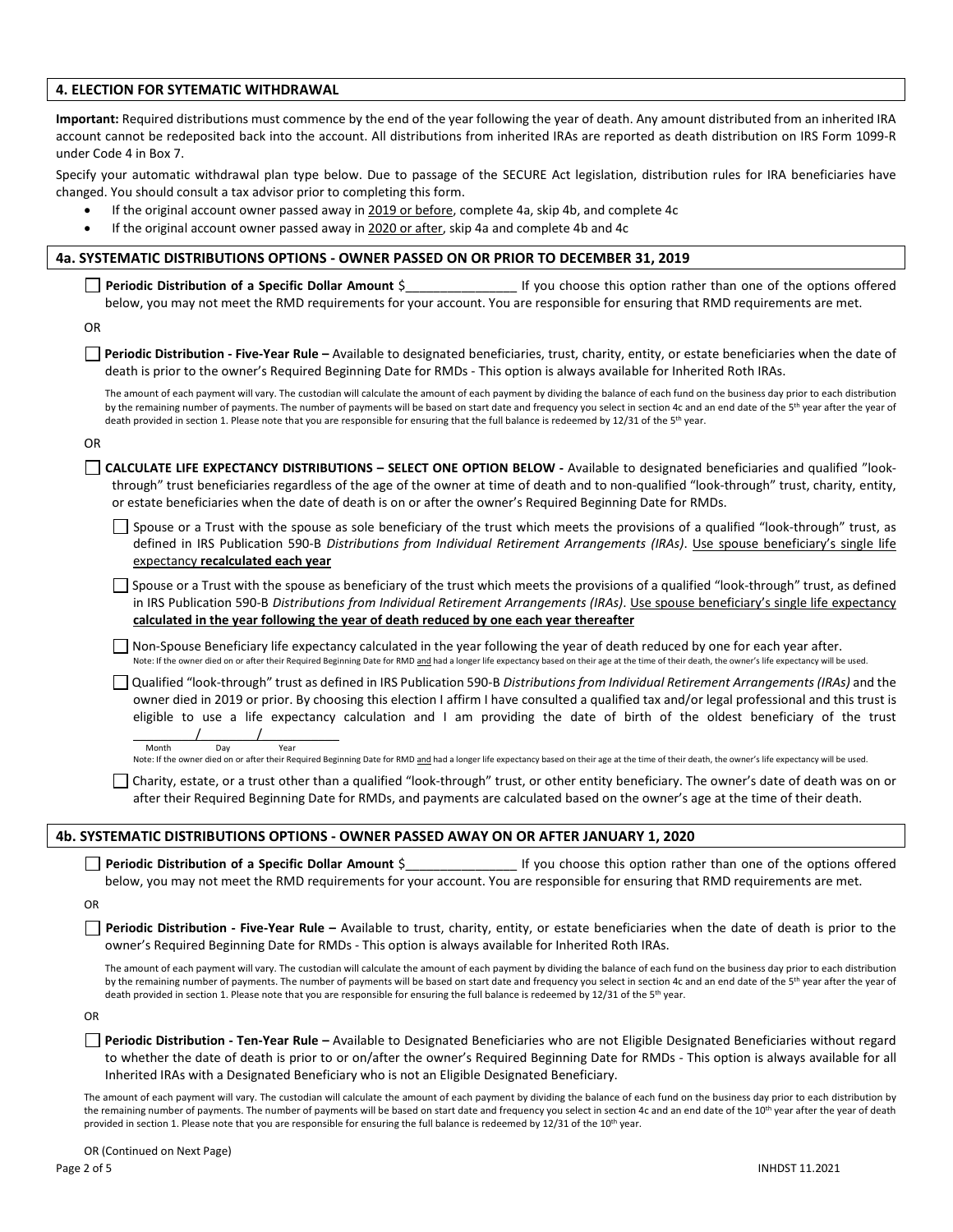|             | <b>CALCULATE LIFE EXPECTANCY DISTRIBUTIONS - SELECT ONE OPTION BELOW</b> Available to Eligible Designated Beneficiaries and qualified<br>"look-through" trust beneficiaries, regardless of the age of the owner at time of death and to a non-qualified trust, charity, entity, or estate<br>beneficiaries when the Date of Death of the Deceased original owner is on or after their Required Beginning Date for RMDs.                                                                                                                                                                                                  |                                |                                                                                                  |
|-------------|--------------------------------------------------------------------------------------------------------------------------------------------------------------------------------------------------------------------------------------------------------------------------------------------------------------------------------------------------------------------------------------------------------------------------------------------------------------------------------------------------------------------------------------------------------------------------------------------------------------------------|--------------------------------|--------------------------------------------------------------------------------------------------|
|             | Spouse or a Trust with the spouse as sole beneficiary of the trust which meets the provisions of a qualified "look-through" trust, as<br>defined in IRS Publication 590-B Distributions from Individual Retirement Arrangements (IRAs). Use spouse beneficiary's single life<br>expectancy recalculated each year                                                                                                                                                                                                                                                                                                        |                                |                                                                                                  |
|             | Spouse or a Trust with the spouse as sole beneficiary of the trust which meets the provisions of a qualified "look-through" trust, as<br>defined in IRS Publication 590-B Distributions from Individual Retirement Arrangements (IRAs). Use spouse beneficiary's single life<br>expectancy calculated in the year following the year of death reduced by one each year thereafter                                                                                                                                                                                                                                        |                                |                                                                                                  |
|             | Eligible Non-Spouse Beneficiary life expectancy calculated in the year following the year of death reduced by one for each year after.                                                                                                                                                                                                                                                                                                                                                                                                                                                                                   |                                |                                                                                                  |
|             | Note: If the eligible non-spouse beneficiary is a minor child of the beneficiary who will no longer be an eligible designated beneficiary once they reach majority age they are responsible for ensuring the<br>account is closed by the end of the 10 <sup>th</sup> year following the year they reach the age of majority. These calculated distributions will not close the account automatically.                                                                                                                                                                                                                    |                                |                                                                                                  |
|             | Note: If the owner died on or after their Required Beginning Date for RMD and had a longer life expectancy based on their age at the time of their death, the owner's life expectancy will be used.                                                                                                                                                                                                                                                                                                                                                                                                                      |                                |                                                                                                  |
|             | A qualified "look-through" trust; the owner died on or after 1/1/20. By choosing this election I affirm I have consulted a qualified tax<br>and/or legal professional and affirm the trust meets any and all requirements for life expectancy distributions to be made based on this<br>Month<br>Day<br>Year                                                                                                                                                                                                                                                                                                             |                                |                                                                                                  |
|             | Note: If the owner died on or after their Required Beginning Date for RMD and had a longer life expectancy based on their age at the time of their death, the owner's life expectancy will be used.                                                                                                                                                                                                                                                                                                                                                                                                                      |                                |                                                                                                  |
|             | Non-qualified trust, charity, entity, or estate beneficiaries when the date of death is on or after the owner's Required Beginning Date<br>for RMDs, and payments are calculated based on the owner's age at the time of their death.                                                                                                                                                                                                                                                                                                                                                                                    |                                |                                                                                                  |
|             | <b>4c. - SYSTEMATIC DISTRIBUTION CYCLE</b>                                                                                                                                                                                                                                                                                                                                                                                                                                                                                                                                                                               |                                |                                                                                                  |
|             |                                                                                                                                                                                                                                                                                                                                                                                                                                                                                                                                                                                                                          |                                |                                                                                                  |
|             | <sup>1</sup> If this form is received after the date selected it will be processed immediately upon receipt. Future payments will be established with the date listed.<br><sup>2</sup> If a frequency is not selected, your payments will be distributed annually on the 20 <sup>th</sup> of the next available month.                                                                                                                                                                                                                                                                                                   |                                |                                                                                                  |
|             | <b>5. DISTRIBUTION ALLOCATION</b>                                                                                                                                                                                                                                                                                                                                                                                                                                                                                                                                                                                        |                                |                                                                                                  |
|             | Amounts distributed from an inherited IRA are not rollover eligible. Amounts mistakenly distributed cannot be redeposited back into the account.                                                                                                                                                                                                                                                                                                                                                                                                                                                                         |                                |                                                                                                  |
|             | <b>Choose one:</b> $\Box$ Distribute proportionately across all fund positions <b>OR</b>                                                                                                                                                                                                                                                                                                                                                                                                                                                                                                                                 | Distribute as indicated below: |                                                                                                  |
|             |                                                                                                                                                                                                                                                                                                                                                                                                                                                                                                                                                                                                                          |                                | Percentage: ________%                                                                            |
|             |                                                                                                                                                                                                                                                                                                                                                                                                                                                                                                                                                                                                                          |                                | Percentage: ________%                                                                            |
|             | Fund: The contract of the contract of the contract of the contract of the contract of the contract of the contract of the contract of the contract of the contract of the contract of the contract of the contract of the cont                                                                                                                                                                                                                                                                                                                                                                                           |                                | Percentage: _______ %                                                                            |
|             |                                                                                                                                                                                                                                                                                                                                                                                                                                                                                                                                                                                                                          |                                |                                                                                                  |
|             | IMPORTANT NOTE: If you choose this option and any fund position noted above is subsequently liquidated, or closed, you are responsible for contacting the custodian to reallocate your fund<br>percentages. Failure to do so could result in delays in the distribution of your assets. The custodian assumes no responsibility for monitoring or adjusting your allocation election in future<br>years. The total for all funds listed must equal 100%. If you require additional space to list funds, please attach a separate sheet with all funds and the percent to take from each fund.                            |                                |                                                                                                  |
|             | <b>6. PAYMENT METHOD INSTRUCTIONS</b>                                                                                                                                                                                                                                                                                                                                                                                                                                                                                                                                                                                    |                                |                                                                                                  |
|             | Based on your selected payment method, a Medallion Signature Guarantee Stamp may be required. Please refer to your prospectus or call us at the number listed on<br>this form for specific requirements. If no payment method is selected a check payable to the registered inherited IRA owner, trust, estate, or entity will be mailed to<br>the address of record. If you have elected a systematic withdrawal your payout method will remain in effect until we receive notice from you requesting a change.<br>All checks may only be made payable to the registered inherited IRA owner, trust, estate, or entity. |                                |                                                                                                  |
|             | Mail check payable to registered inherited IRA owner, trust, estate, or entity to the address of record currently on file.                                                                                                                                                                                                                                                                                                                                                                                                                                                                                               |                                |                                                                                                  |
|             | Mail check payable to registered inherited IRA owner, trust, estate, or entity to an alternate address                                                                                                                                                                                                                                                                                                                                                                                                                                                                                                                   |                                | Medallion Signature Guarantee is required when<br>an alternate address is not already on record. |
|             | City:<br>Street:                                                                                                                                                                                                                                                                                                                                                                                                                                                                                                                                                                                                         |                                | State:<br>Zip:                                                                                   |
|             | *Transfer funds electronically via ACH (voided check or savings deposit slip required)                                                                                                                                                                                                                                                                                                                                                                                                                                                                                                                                   |                                | Medallion Signature Guarantee is required when<br>bank information is not already on record      |
|             |                                                                                                                                                                                                                                                                                                                                                                                                                                                                                                                                                                                                                          |                                |                                                                                                  |
|             | BANK ACCOUNT REGISTRATION*:                                                                                                                                                                                                                                                                                                                                                                                                                                                                                                                                                                                              |                                |                                                                                                  |
|             | *THE BANK ACCOUNT REGISTRATION MUST INCLUDE THE NON-SPOUSE, TRUST, ESTATE OR ENTITIY BENEFICIARY                                                                                                                                                                                                                                                                                                                                                                                                                                                                                                                         |                                |                                                                                                  |
|             | BANK ACCOUNT ADDRESS <sup>1</sup> :<br><b>CITY</b>                                                                                                                                                                                                                                                                                                                                                                                                                                                                                                                                                                       | <b>STATE</b>                   | ZIP                                                                                              |
| Page 3 of 5 |                                                                                                                                                                                                                                                                                                                                                                                                                                                                                                                                                                                                                          |                                | <b>INHDST 11.2021</b>                                                                            |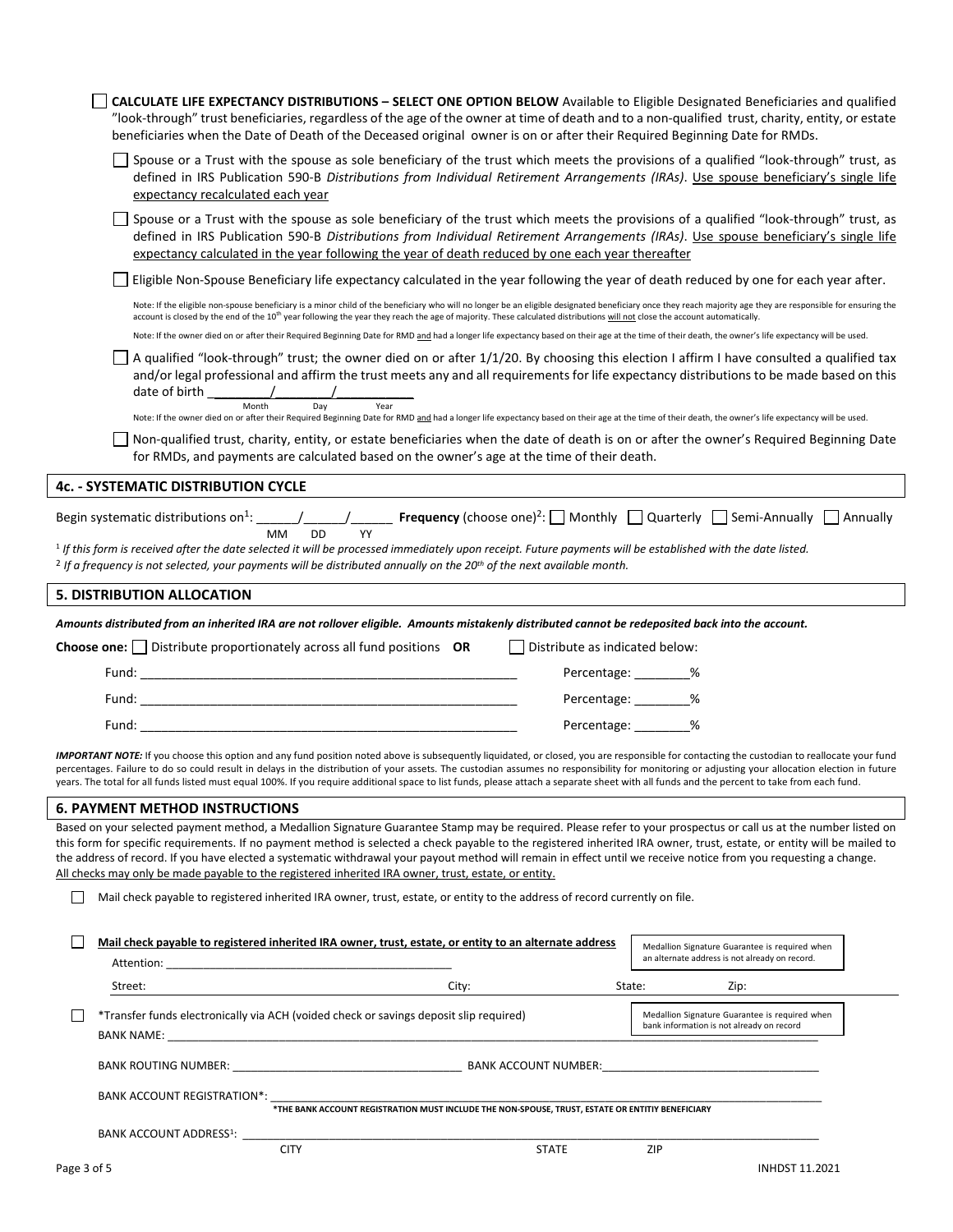#### **FEDERAL TAX WITHHOLDING ELECTION (applies to all Inherited IRAs including Roth Inherited IRAs)**

Federal income tax will be withheld at the rate of 10% from any distribution, subject to the IRS withholding rules, unless you elect or have previously elected out of withholding. Tax will be withheld on the gross amount of the payment even though you may be receiving amounts that are not subject to withholding because they are excluded from gross income. This withholding procedure may result in excess withholding on the payments. If you elect to have no federal taxes withheld from your distribution, or if you do not have enough federal income tax withheld from your distribution, you may be responsible for payment of estimated tax. You may incur penalties under the estimated tax rules if your withholding and estimated tax payments are not sufficient. If you are completing this form, your below election will remain in effect until such time as you make a different election in writing to the Custodian.

Please select one of the following:

Do not withhold federal income tax. (This option is only available for accounts registered with an address in the United States.)

 $\Box$  Withhold 10% federal income tax

Withhold % federal income tax (must be more than 10%)

#### **STATE TAX WITHHOLDING ELECTION (applies to all Inherited IRAs including Roth Inherited IRAs)**

Your state of residence will determine your state income tax withholding requirements, if any. Those states with mandatory withholding may require state income tax to be withheld from payments if federal income taxes are withheld or may mandate a fixed amount regardless of your federal tax election. Voluntary states let individuals determine whether they want state taxes withheld. Some states have no income tax on retirement payments. Please consult with a tax advisor or your state's tax authority for additional information on your state requirements.

I elect **NOT TO** have state income tax withheld from my retirement account distributions (only for residents of states that do not require mandatory state tax withholding).

I elect TO have the following dollar amount or percentage withheld from my retirement account distribution for state income taxes (for residents of states that allow voluntary state tax withholding). \$ \_\_\_\_\_\_\_\_\_\_\_\_\_\_\_\_\_\_\_ or \_\_\_\_\_\_\_\_\_\_

#### **VII. AUTHORIZATION**

I certify that I am the individual authorized to make these elections and that all information provided is true and accurate. I further certify that the Custodian, the sponsor, or any agent of either of them has given no tax or legal advice to me, and that all decisions regarding the elections made on this form are my own. The Custodian is hereby authorized and directed to distribute funds from the account in the manner requested. The Custodian may conclusively rely on this certification and authorization without further investigation or inquiry. I expressly assume responsibility for any adverse consequences which may arise from the election(s) and agree that the Custodian, sponsor, and their agents shall in no way be responsible, and shall be indemnified and held harmless, for any tax, legal or other consequences of the election(s) made on this form.

#### **X**

#### **Authorized Signature (Beneficiary, Trustee, Executor, Responsible Individual, or Personal/Legal Representative) Date:**

Please review the Meridian Funds prospectus for Medallion Signature Guarantee stamp requirements.

Medallion Signature Guarantee Stamp and Signature: An eligible guarantor is a domestic bank or trust company, securities broker/dealer, clearing agency or savings association that participates in a medallion program recognized by the Securities Transfer Agents Association. The three recognized medallion programs are the Securities Transfer Agents Medallion Program (known as STAMP), Stock Exchanges Medallion Program (SEMP), and the Medallion Signature Program (MSP). A notarization from a notary public is NOT an acceptable substitute for a signature guarantee.

Medallion Signature Guarantee Stamp

**Mail to the following: First Class Mail: Overnight Mail: Customer Service:** 

P.O. Box 9792 4400 Computer Drive

Meridian Funds Meridian Funds **1-800-446-6662** Providence, RI 02940 Westborough, MA 01581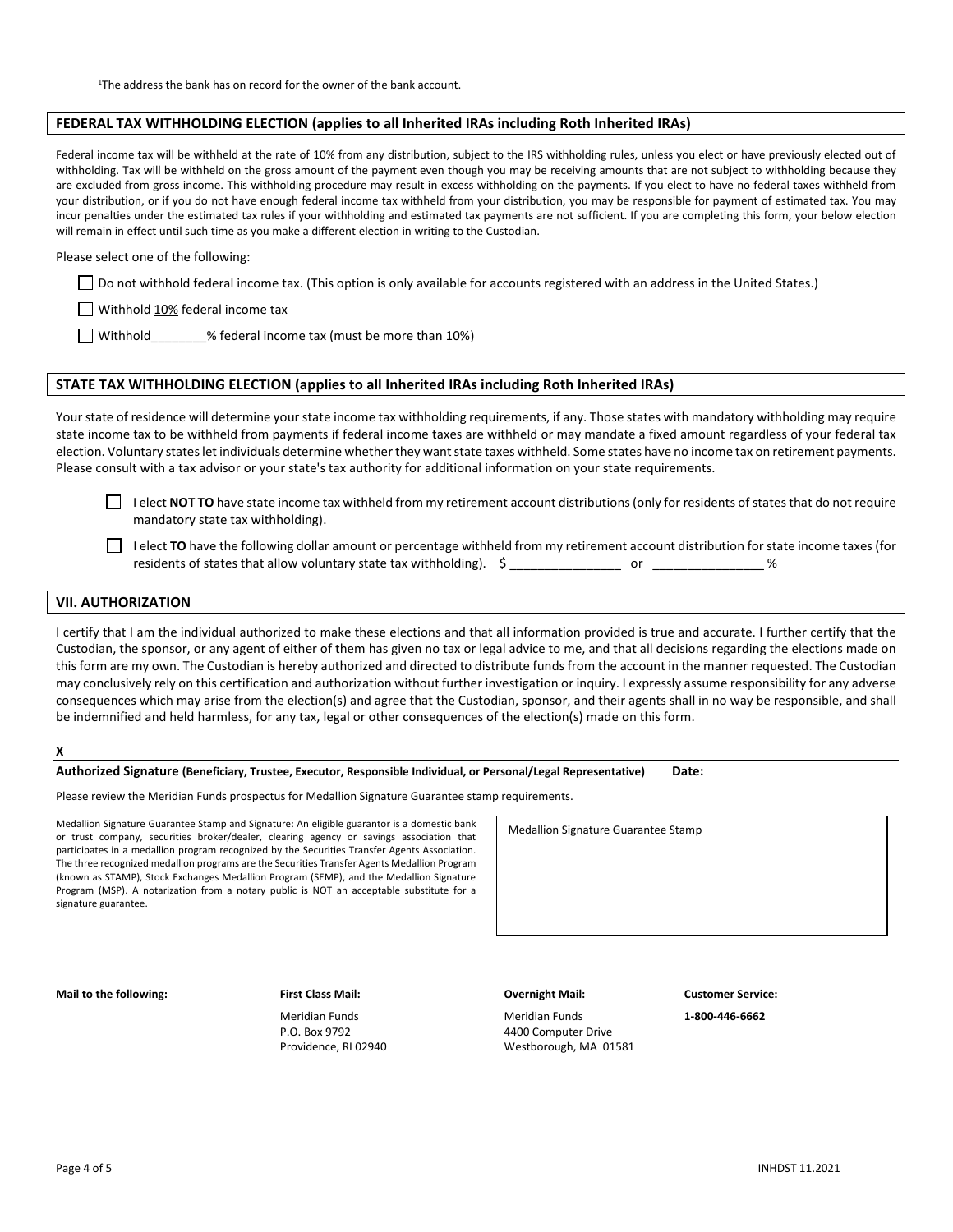## **MERIDIAN FUNDS INHERITED IRA DISTRIBUTION REQUEST FORM ADDITIONAL INFORMATION**

Neither **Meridian Funds** nor BNY Mellon IS Trust as custodian guarantees or affirms the appropriateness of the elections made on this form. Your options will depend on your personal circumstance. We do not represent that you will meet your RMD requirements; you should consult a qualified tax professional prior to completing this form.

- It is your responsibility to ensure your withdrawals comply with IRS rules and deadlines.
- This form may not present all available options for calculating your RMD under allowable IRS methods. The options for distribution may be based on several factors, including, but no limited to, the owner's date of death (before or after 1/1/2020), the age of the decedent on the date of death (before or on/after RBD), the age of the beneficiary, and possibly if the beneficiary is related to the deceased. You should consult a qualified tax professional prior to completing this form.
- Inherited IRA assets must be moved into a separate IRA account for the beneficiary by 9/31 of the year after the year in which the owner's death occurred for their required minimum distribution ("RMD") to be calculated using their date of birth (where that option is applicable).
	- $\circ$  Where the original IRA owner's death occurred on or after 1/1/2020, certain designated beneficiaries, some trusts, a charity, an estate, and other entity beneficiaries will be required to distribute the entire IRA balance no later than the end of a specific period of time, either 10 years (for a designated beneficiary that is an individual who is not an Eligible Designated Beneficiary) or 5 years (for an estate, charity, or other entity, including a trust that is not a qualified "look-through" trust).
- RMDs for inherited accounts are generally required under IRS regulations to begin by 12/31 of the year after the year of death of the original account owner. Exceptions to this beginning date apply to spouses of the original owner, who may delay beginning to take RMDs until the year in which the original owner would have reached their first RMD year.
- If the original non-Roth IRA owner passed away on or after his or her required beginning date for taking RMDs, OR you are a Successor beneficiary on either an IRA or a Roth IRA, you may be responsible for taking any remaining RMD for the year-ofdeath to comply with RMD requirements. This requirement is separate from your requirement to take distributions as a beneficiary if you establish an Inherited IRA.
- RMD calculations are done by BNYM IS Trust as custodian based on the balance in the specified **Meridian Funds**Inherited IRA or Inherited Roth IRA only.
	- o If you have other Inherited IRAs or Inherited Roth IRAs with **Meridian Funds,** submit a separate form to request RMD calculations for each account.
	- o If you have other Inherited IRAs or Inherited Roth IRAs with other institutions, the RMD amount BNYM IS Trust calculates will not include the balance in those separate accounts, you should contact the other institution or consult with a qualified tax professional to determine the required distribution amount.
- Excess distributions cannot be returned to the Inherited IRA account. Please be sure to complete this form carefully to prevent an excess distribution.
- Required Beginning Date (RBD): April  $1<sup>st</sup>$  of the year after the owner reaches RMD Age. The SECURE Act signed into law on December 20, 2019 increased the age at which IRA owners become subject to Required Minimum Distributions (RMD) from age 70 ½ to age 72 for owner's born on or after July 1, 1949.

| Owner's Date of Birth        | RMD age | Required Beginning Date                                                         |
|------------------------------|---------|---------------------------------------------------------------------------------|
| On or prior to June 30, 1949 | 70 ½    | April 1 <sup>st</sup> following the year the owner reached age 70 $\frac{1}{2}$ |
| On or after July 1, 1949     | 72      | April 1 <sup>st</sup> of year the owner reaches age 73                          |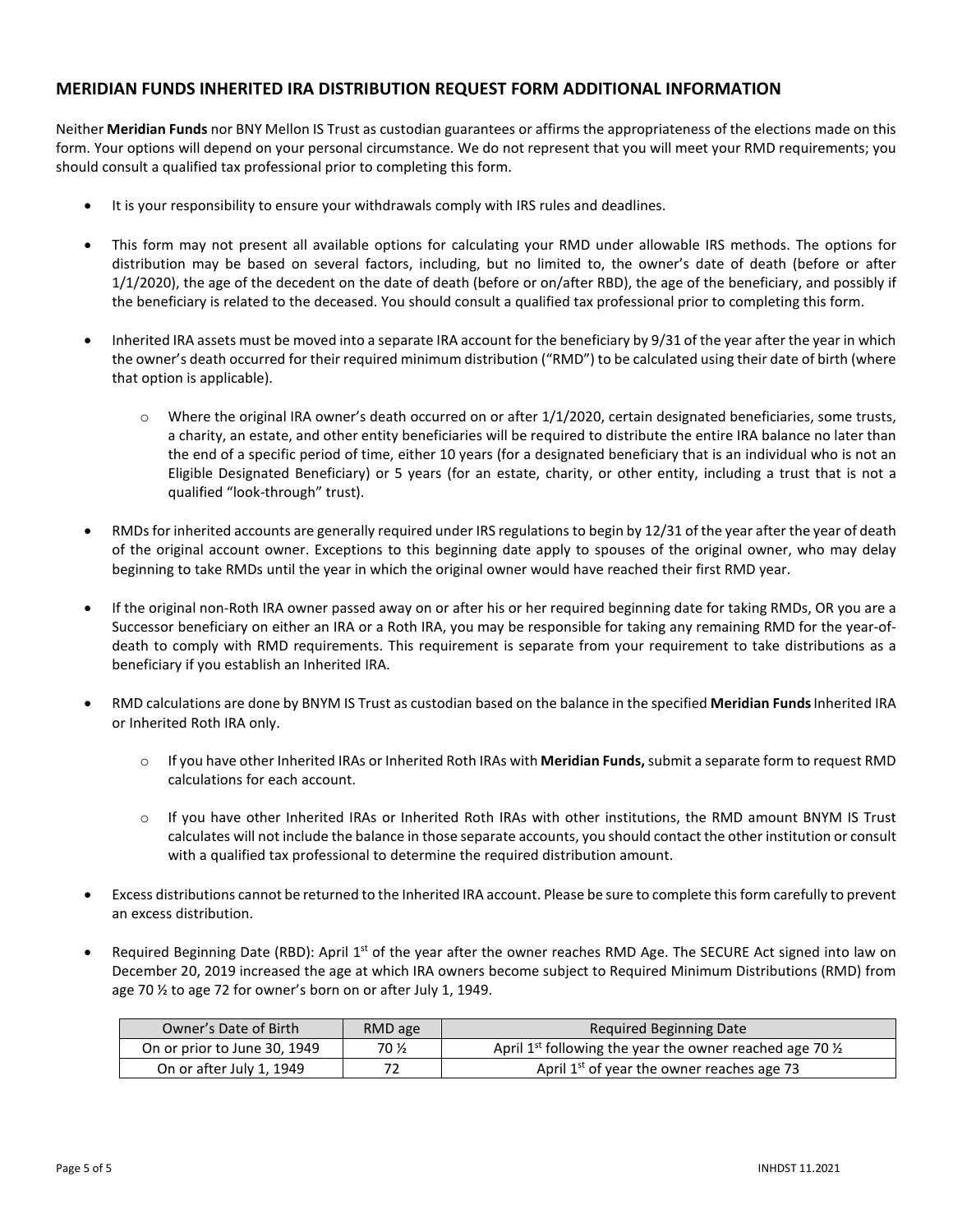## **MERIDIAN FUNDS INHERITED IRA TRANSFER OF ASSETS FORM / DIRECT ROLLOVER FORM**

Use this form to request an inherited IRA trustee-to-trustee transfer of assets or a direct rollover from an existing retirement plan account you hold as the beneficiary of a deceased participant to your Inherited IRA at Meridian Funds. Based on your instructions, BNY Mellon Investment Servicing Trust Company will initiate the transfer or rollover for you. Incomplete information will result in delays in processing your request. If you need assistance completing this form, please contact Shareholder Services at 1-800-446-6662.

A trustee-to-trustee transfer is a non-reportable transaction which occurs between like accounts – Inherited Traditional IRA to Inherited Traditional IRA, or Inherited Roth IRA to Inherited Roth IRA. Only assets Inherited by the same beneficiary from the same deceased owner may be put in the account. Note Inherited SEP IRAs (and Inherited SIMPLE IRAs, after the required two-year holding period) can be transferred into a traditional Inherited IRA. Any assets in an Inherited IRA can only be moved via a trustee-to-trustee transfer. Do not use this form if you are a spouse beneficiary who wishes to move their inherited assets into an IRA in your own name.

### **DIRECT ROLLOVER NOTICE**

If this is a direct rollover of assets from a qualified plan, 403(b), or 457 plan, of which you are the beneficiary of a deceased participant, you affirm by signing page 2 of this form, that the assets are eligible for a direct rollover to an inherited IRA and that this an irrevocable election. The assets will no longer be eligible for special tax treatment which may be accorded to distributions from a qualified plan, 403(b), or 457 plan.

You should contact the current plan administrator or custodian prior to completing this form to ensure that you have received and completed any in-house forms that they may require. Direct rollovers from a qualified plan to an IRA can only be in the form of cash (Transfer-In-Kind is not an option).

# **INHERITED IRA OWNER INFORMATION**  Name: Name: ( ) and ( ) and ( ) and ( ) and ( ) and ( ) and ( ) and ( ) baytime Telephone: ( ) baytime Telephone: ( )  $\alpha$ Address: City: State: Zip Code: Social Security Number: **ORIGINAL IRA OWNER'S INFORMATION**  Original IRA owner's full name: Original IRA owner's Date of Birth: Original IRA owner's Date of Death: If you are a successor / subsequent beneficiary, (i.e., a beneficiary of an Inherited IRA established by a now deceased beneficiary of the deceased original owner) please also provide the Deceased Beneficiary's details. Original IRA Beneficiary's full name: Original IRA Beneficiary's Date of Birth: Original IRA Beneficiary's Date of Death: **INVESTMENT INSTRUCTIONS**  Complete items A, B, C and D. **A.** I am opening a new Inherited IRA and have attached the required inherited Meridian Funds IRA application.  $\Box$  Deposit the proceeds into my existing Inherited IRA. Account Number: **B.** Type of account transferring into:  $\Box$  Traditional Inherited IRA (including SEP, or SIMPLE<sup>1</sup> **Inherited IRA** <sup>1</sup>If the required two-year holding period has been met **C.** Invest as follows: Fund Name: Sollar Amount \$ Oblain Amount \$ or Percentage \$ 06 metals and 0.00 metals and 0.00 metals and 0.00 metals and 0.00 metals and 0.00 metals and 0.00 metals and 0.00 metals and 0.00 metals and 0.00 metals and 0.00 Fund Name: Sollar Amount \$ Oblain Amount \$ or Percentage \$ 06 metals and 0.00 metals and 0.00 metals and 0.00 metals and 0.00 metals and 0.00 metals and 0.00 metals and 0.00 metals and 0.00 metals and 0.00 metals and 0.00 Fund Name: Sollar Amount \$ Oblain Amount \$ or Percentage \$ 06 metals and 0.00 metals and 0.00 metals and 0.00 metals and 0.00 metals and 0.00 metals and 0.00 metals and 0.00 metals and 0.00 metals and 0.00 metals and 0.00 Must equal 100% **D.** Type of Request: IRA Transfer of Assets (TOA) □ Direct Rollover\* of Inherited Qualified Plan assets to an Inherited IRA □ Direct Rollover\* of inherited 403(b) or 457 assets to an Inherited IRA

\* Please contact your current plan administrator for distribution/rollover requirements, your plan may require in-house forms or other action.

For all types of accounts, please attach a copy of your most recent account statement from your current custodian if possible.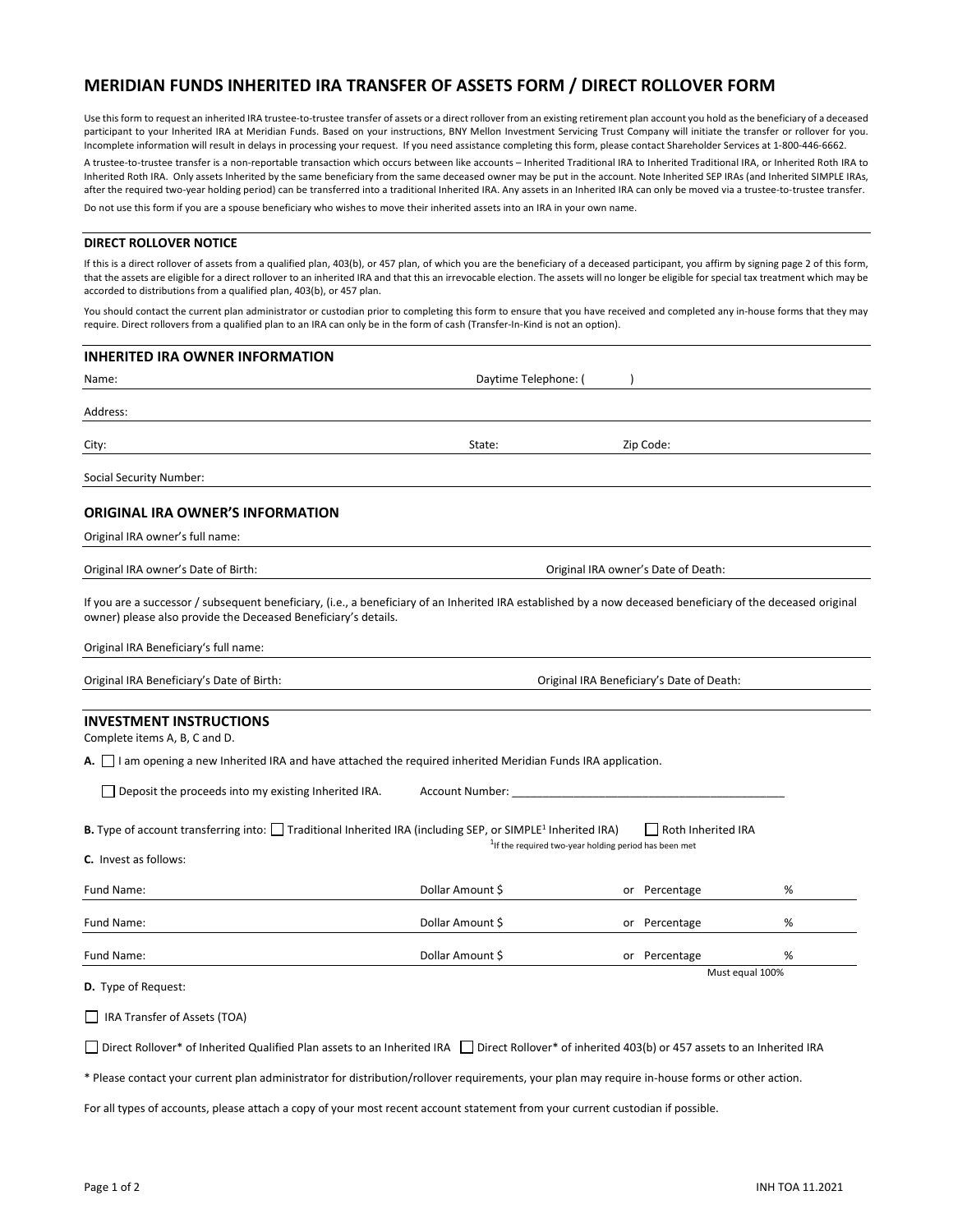## **CURRENT CUSTODIAN AND ACCOUNT INFORMATION**

| City:                                                                                                                                                                                                                          | State:                           | Zip code:                                                                                                                                              |  |  |  |
|--------------------------------------------------------------------------------------------------------------------------------------------------------------------------------------------------------------------------------|----------------------------------|--------------------------------------------------------------------------------------------------------------------------------------------------------|--|--|--|
|                                                                                                                                                                                                                                |                                  |                                                                                                                                                        |  |  |  |
| Contact name:                                                                                                                                                                                                                  | Telephone number: (<br>$\lambda$ |                                                                                                                                                        |  |  |  |
| see the Participant Authorization section for an explanation of the Medallion Signature Guarantee.                                                                                                                             |                                  | Note: You may wish to contact the current custodian to confirm if a Medallion Signature Guarantee is required to process your transfer request. Please |  |  |  |
| <b>CURRENT CUSTODIAN AND ACCOUNT INFORMATION</b>                                                                                                                                                                               |                                  |                                                                                                                                                        |  |  |  |
| Type of account you are transferring from (check one):                                                                                                                                                                         |                                  |                                                                                                                                                        |  |  |  |
| Inherited Traditional IRA<br>Inherited Roth IRA                                                                                                                                                                                | SEP Inherited IRA                | SIMPLE Inherited IRA                                                                                                                                   |  |  |  |
| $\Box$ Qualified Plan<br>Qualified Plan Designated Roth                                                                                                                                                                        | $\Box$ 403(b) or 457             | 403(b) or 457 Designated Roth                                                                                                                          |  |  |  |
| Account number: the contract of the contract of the contract of the contract of the contract of the contract of the contract of the contract of the contract of the contract of the contract of the contract of the contract o |                                  |                                                                                                                                                        |  |  |  |
| Check one: $\Box$ Liquidate or $\Box$ Transfer In-Kind (only applies to Meridian Funds assets held in an IRA)                                                                                                                  |                                  |                                                                                                                                                        |  |  |  |
|                                                                                                                                                                                                                                |                                  | Check one: $\Box$ Full account value or $\Box$ Partial amount - specific amount from the Investments listed below (attach additional pages if needed)  |  |  |  |
|                                                                                                                                                                                                                                |                                  | Fund Name/TICKER/CUSIP : The Partial Dollar Amount \$ The Partial Dollar Amount \$ 5 The Partial Dollar Amount \$                                      |  |  |  |
|                                                                                                                                                                                                                                |                                  |                                                                                                                                                        |  |  |  |
|                                                                                                                                                                                                                                |                                  |                                                                                                                                                        |  |  |  |
|                                                                                                                                                                                                                                |                                  |                                                                                                                                                        |  |  |  |
|                                                                                                                                                                                                                                |                                  |                                                                                                                                                        |  |  |  |
| For Certificates of Deposit: □ Immediately* □ At Maturity Date _______________                                                                                                                                                 |                                  |                                                                                                                                                        |  |  |  |

Prior year end account value \$

#### **PARTICIPANT AUTHORIZATION**

I authorize the transfer of assets or direct rollover as noted above to my Meridian Funds IRA and authorize my current custodian, Meridian Funds and BNY Mellon Investment Servicing Trust Company to process this request on my behalf. I understand it is my responsibility to insure the prompt transfer of assets or direct rollover by the current custodian. I have read and understand all information on this form and hereby provide the applicable authorization.

#### Participant's Signature: **Date: Participant's Signature: Date: Date: Date: Date: Date: Date: Date: Date: Date: Date: Date: Date: Date: Date: Date: Date: Date: Date: Date: Date: D**

Medallion Signature Guarantee ("MSG") Stamp and Signature (If required by your current custodian or transfer agent): An eligible guarantor is a domestic bank or trust company, securities broker/dealer, clearing agency or savings association that participates in a medallion program recognized by the Securities Transfer Agents Association. The three recognized medallion programs are the Securities Transfer Agents Medallion Program (known as STAMP), Stock Exchanges Medallion Program (SEMP), and the Medallion Signature Program (MSP). A notarization from a notary public is NOT an acceptable substitute for a signature guarantee.

## **Medallion Signature Guarantee Stamp**

## **Mail to the following: First Class Mail: Overnight Mail: Customer Service:**

 Meridian Funds Meridian Funds 1-800-446-6662 4400 Computer Drive Providence, RI 02940 Westborough, MA 01581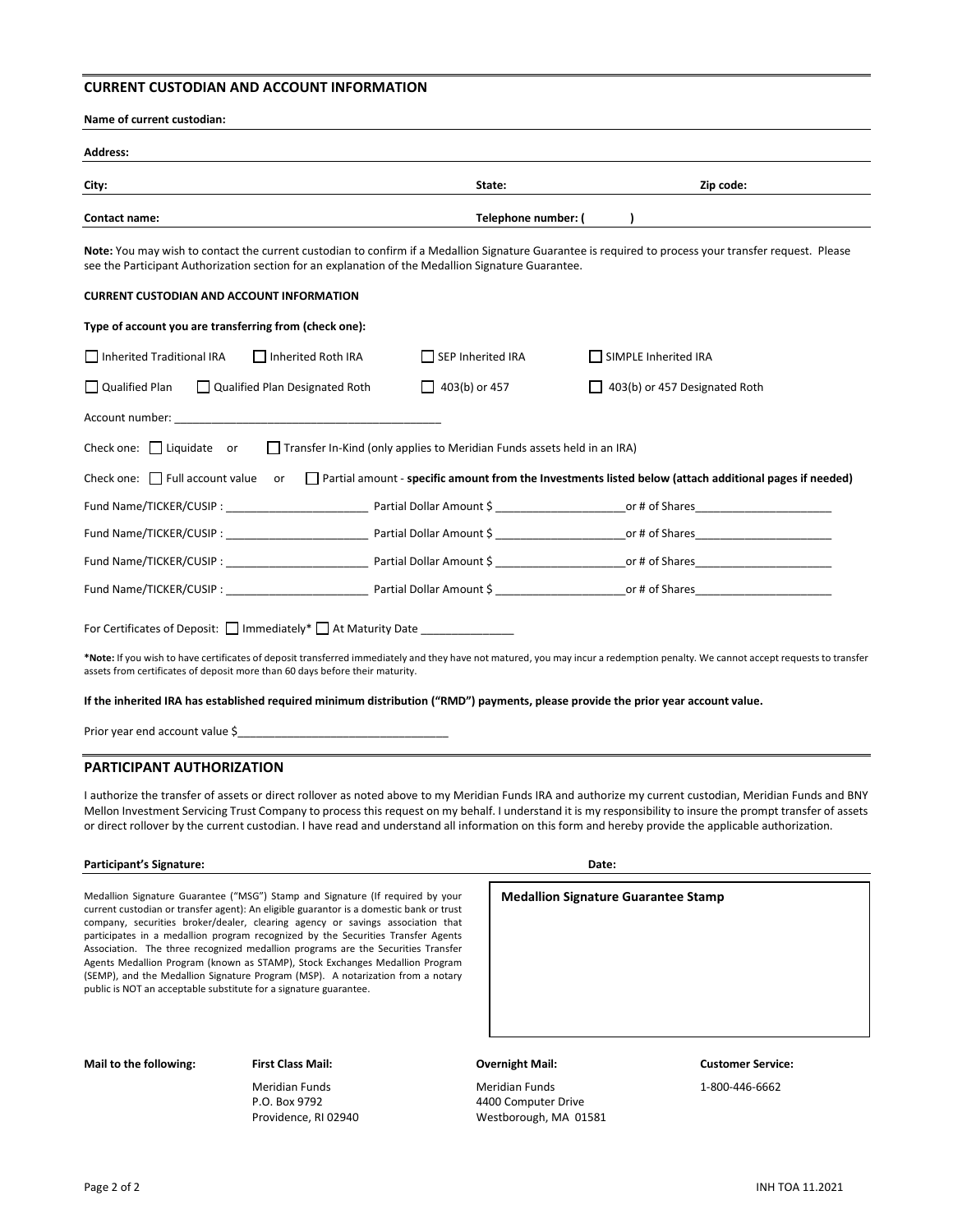# **AFFIDAVIT OF DOMICILE**

*The following is an affidavit of decedent's legal residence at time of death to be filed by the beneficiary, surviving spouse, executor, administrator, personal representative, or legal representative for the estate. You may also be required to provide an Inheritance Tax Waiver. Check with the decedent's state of legal residency at the time of death for requirements.* 

| <b>MERIDIAN FUNDS</b>                                                                                                                                                                                                                                               |      | INCORPORATED IN THE STATE OF MARYLAND          |         |          |        |
|---------------------------------------------------------------------------------------------------------------------------------------------------------------------------------------------------------------------------------------------------------------------|------|------------------------------------------------|---------|----------|--------|
|                                                                                                                                                                                                                                                                     |      |                                                |         |          |        |
|                                                                                                                                                                                                                                                                     |      |                                                |         |          |        |
|                                                                                                                                                                                                                                                                     |      |                                                |         |          |        |
|                                                                                                                                                                                                                                                                     |      |                                                |         |          |        |
|                                                                                                                                                                                                                                                                     |      | being duly sworn, depose and state as follows: |         |          |        |
| <u>l, ____________________________</u><br>Affiant (Your Name)                                                                                                                                                                                                       |      |                                                |         |          |        |
|                                                                                                                                                                                                                                                                     |      |                                                |         |          |        |
| (Street address)                                                                                                                                                                                                                                                    |      |                                                |         |          |        |
|                                                                                                                                                                                                                                                                     |      |                                                |         |          |        |
|                                                                                                                                                                                                                                                                     |      |                                                |         |          |        |
| (Please check one): $\Box$ beneficiary $\Box$ surviving spouse $\Box$ executor $\Box$ administrator $\Box$ personal representative $\Box$ legal representative                                                                                                      |      |                                                |         |          |        |
|                                                                                                                                                                                                                                                                     |      |                                                |         |          |        |
|                                                                                                                                                                                                                                                                     |      |                                                |         |          |        |
| At the time of death, the decedent's legal residence (domicile) was in the                                                                                                                                                                                          |      |                                                |         |          |        |
|                                                                                                                                                                                                                                                                     |      |                                                |         |          |        |
|                                                                                                                                                                                                                                                                     |      |                                                |         |          |        |
| If the decedent resided in another state within three years prior to their death, provide the previous residence and domicile below.                                                                                                                                |      |                                                |         |          |        |
|                                                                                                                                                                                                                                                                     |      |                                                |         |          |        |
|                                                                                                                                                                                                                                                                     |      |                                                |         |          |        |
| This Affidavit is for the purpose of securing the transfer or delivery of the above-referenced account owned by the decedent at the time of his or her<br>death to the person(s) legally entitled thereto under the laws of state(s) of the decedent's domicile(s). |      |                                                |         |          |        |
|                                                                                                                                                                                                                                                                     |      | <b>Notary Public</b>                           |         |          |        |
| <b>Signature</b>                                                                                                                                                                                                                                                    | Date |                                                |         |          |        |
| (Affix Notary Seal)                                                                                                                                                                                                                                                 |      | Subscribed and sworn to before me this day     |         |          |        |
|                                                                                                                                                                                                                                                                     |      | (day)                                          | (month) | of, $20$ | (year) |
|                                                                                                                                                                                                                                                                     |      |                                                |         |          |        |
|                                                                                                                                                                                                                                                                     |      | <b>Signature of Notary Public</b>              |         |          |        |
|                                                                                                                                                                                                                                                                     |      | My commission expires                          |         |          |        |
|                                                                                                                                                                                                                                                                     |      | (day)                                          | (month) | of, $20$ | (year) |
|                                                                                                                                                                                                                                                                     |      |                                                |         |          |        |